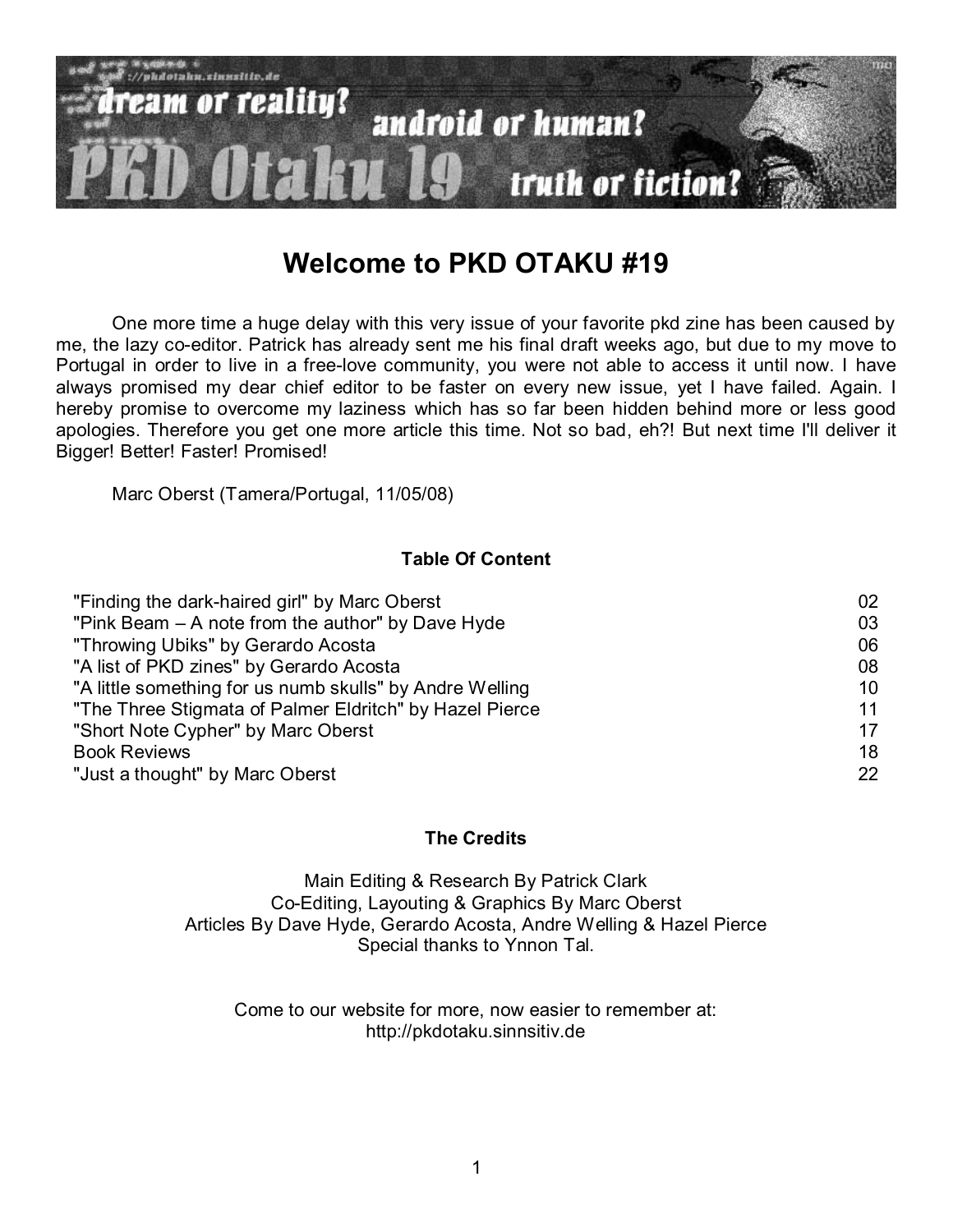

**"Finding the dark-haired girl" by Marc Oberst** 

Lately I felt like re-reading "the dark-haired girl" by Philip K. Dick another time. I chose the limited German version again released by the fantasic Edition Phantasia. It follows the author's original concept without the added material by Paul Williams – not that I did not like to read all the bonus material Paul collected for us, but while reading the wonderfully translated & edited book by Joachim Körber I felt closer to Phil, like reading his diaries with him sitting besides, not like documents about a dead personality. This more personal than fictive book had already given me a better view on my private situation of love when I was just 14 years. I am writing "*more* personal than fictive" as this collection of letters and dreams is – besides all the facts that could be proven to be based on reality – a quite fictional text since Phil believed like nearly all the modern novels and screenplays about love do to finally finding the one girl that would save him for the rest of his life. This romantic idea of love is what I would call "fictive" as two pages later it is the same situation but with another girl. And Phil, still believing with the same intensity. On and on.

Samsara – Buddhism's wheel of reincarnation is what comes to my mind recognizing the repeating stories about his luck and pain. At the end of this book he seemingly made peace with all the mentioned girls and found at least for some time a painless way of living, his way out of the never ending circle.

I found myself in a quite similar situation to what I already understood by counting 14 years concerning women and the way i started to love. It was the same intensity. I had been searching for my dark-haired girl, on and on, meeting an android instead. I first encountered Phil's writing with the release of "blade runner – the director's cut" in 1993, immediately reading the book & his topical short story collection "autofab" (released by the great Swiss publisher Haffmans, sadly out of business today) and discovered my girl friend of these days inside: Rachel Rosen. not only that but also because of the similarity I felt, I continued to read his books, one after another, besides struggling in reality with this girl. The next to come was another similarity. And than I spent all I saved of my pocket money to buy the limited and only-ever edition of "the dark-haired girl".

I found myself inside. And with it I understood the reasons for my decisions and my "fate", at least I got closer to understanding it all. Not being intellectually alone at this age of mine anymore, reading dick maybe kept me from committing suicide. At least made the fall into the holes of depression not as hard as before.

At this point I just felt what I can see clearly now: Phil's stories are just a cover, you will find more, if you take a deeper look. And I am not only talking about the intellectual theorizing concerning his political subtexts. Phil's "true" intentions go even deeper. when you say – as is usual nowadays when it comes to talk about his writings – the pulp stories are just a cover for the quest for "what is really real?" and his later works are covers for political intentions, I say the question of what is real, is just a cover for its answer, the political issues covers the spiritual ones Phil delivers within.

Just circumstantial evidence but a significant point to show my idea is that Phil loved Beethoven whom I love too and studied a lot since I discovered his works in my early youth (even before I discovered Phil's). Beethoven was able to insert an enhanced spirituality into the currently instituted system of faith as Phil did too. People got giddy listening to his music, because they were touched by this deep truth, a truth they could not articulate. With Phil it is the same. his stories could be pulp, but all have an immanent power of truth, he could not really see this himself, i guess,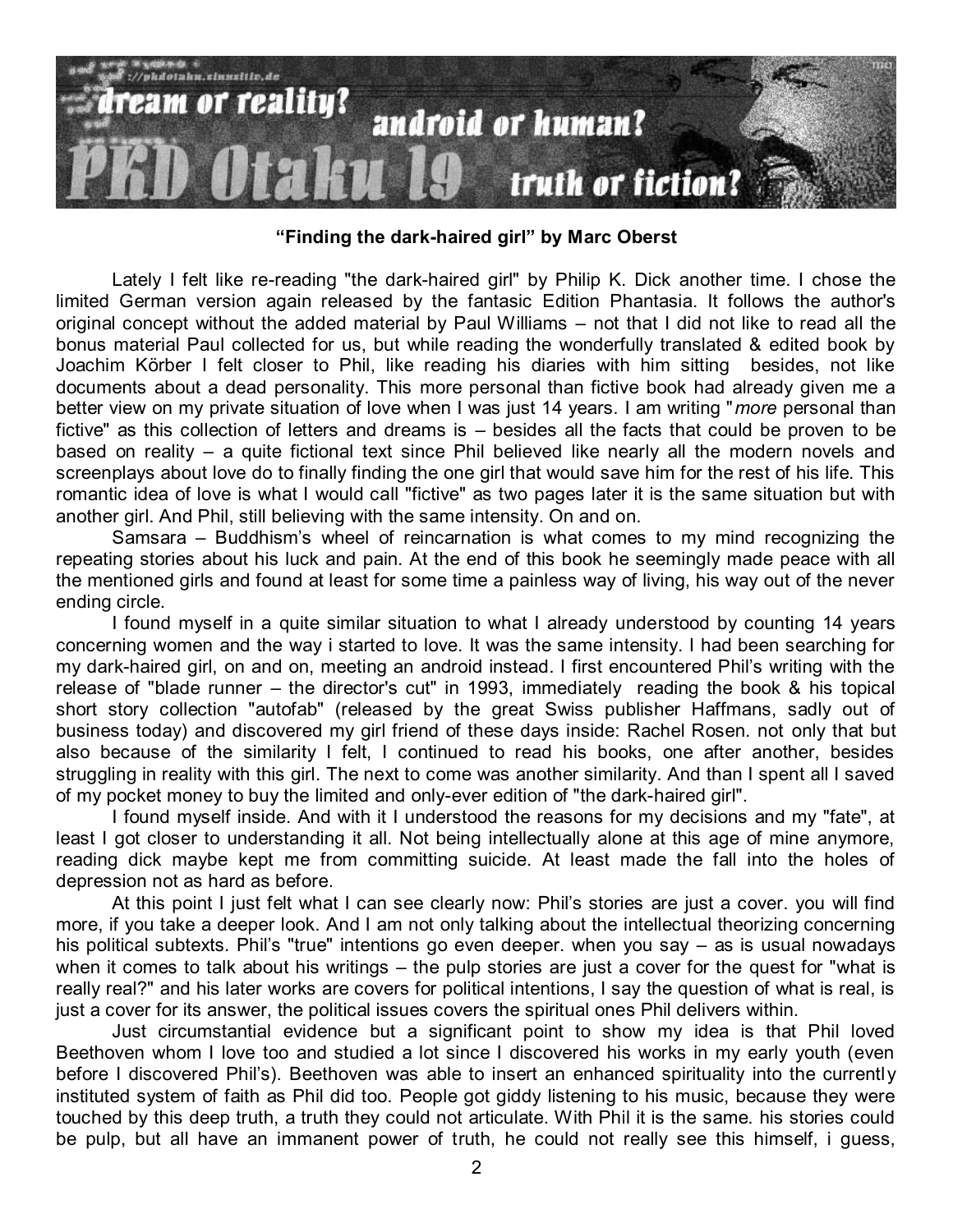

otherwise he would have become a holy spiritual master instead of going nearly insane by all the strange happenings during the second part of his lifetime. And also the surface "intellectual" system – like contradictory testimonies (paradoxes that are general problems in philosophical circles, but obsolete in spiritual spirals) – just serves the real ideas below all theses words to be spread worldwide. The spirit is simply there, inside his works.

I am not going to say that dick is a bigger genius than Beethoven who fooled us all or even a Zen master pretending to be an sf-writer. But I am going to say that there is one more level of information inside his writings, one more layer to reveal than all that has been revealed so far. Something behind the paranoid men, the dystopian film noir novelist we all love to read and try to understand. The answers to his own questions are already within. even if not totally optimistic, you will find the solutions for all characters Phil created along their fictional storyline as you can find the answers to his own private struggles within his saddest letters. If you re-read Phil you will discover the love, the divine invasive love that is the true base of all his novels. And this is not only sf, not only political or intellectuals playing games, this is lived spirituality. Even if not consequently.

So there is no hunting for another dark-haired girl anymore. Not for him and not for me. Of course I had other spiritual masters teaching me as Phil had too (philosophical and religious, in writing and teaching, the I Ching also.) but I am happy that I can count also Phil among them, as an enhancer of quality in my life, not just a good sf-artist or intellectual philosopher. he touched me deeply and his ideas and answers on these are preparations of parts on my path to the goal of my life that I can see already shining, closer than the horizon.

Well, these are just some thoughts about another way Philip K. Dick influenced my life – definitively an underestimated author in his lifetime (and maybe still today) whom I admired through all the ups-and-downs in his writings and my history in parallel –. No masterpiece of an article or scientific research inside his works. But as I decided to finally quit my studies (philosophy and science of religions) even though being close to getting a master of arts title, I know that from now on I only want to write what I like, not what I should or have to. It should have been a longer text too, but as the idea came to me six weeks ago and the first draft has been finished already four, I am not able or willing – as this is no struggle for better marks anymore – to investigate further, both inside my brain and inside the library. Though I hope the idea I shared with you above, might be an inspiration for you too or at least a few minutes of funny reading. That's all folks!

#### **"Pink Beam – A Note from the author" by Dave Hyde**

Patrick Clark, esteemed editor of PKD OTAKU, has asked me how it is that I came to write *PINK BEAM: A Philip K. Dick Companion*. Well, I never intended to write a book on Philip K. Dick, it's just that when Paul Williams decided to discontinue the publishing of *The Philip K. Dick Society Newsletter* in 1992 after ten years of publishing it, I was devastated in an intellectual sort of way. I had joined the PKD Society in about 1985 and the *Newsletter* was a greatly anticipated adjunct to my then reading everything by and about Philip K. Dick. I knew that PKD was a great science fiction writer and the *Newsletter* was important to me in that its mere existence meant that I was not the only one who believed that way. Back then in the '80s PKD was not the Giant of Modern Literature that he is today (that he is now so considered is in no small part the result of the *Newsletter* and its bringing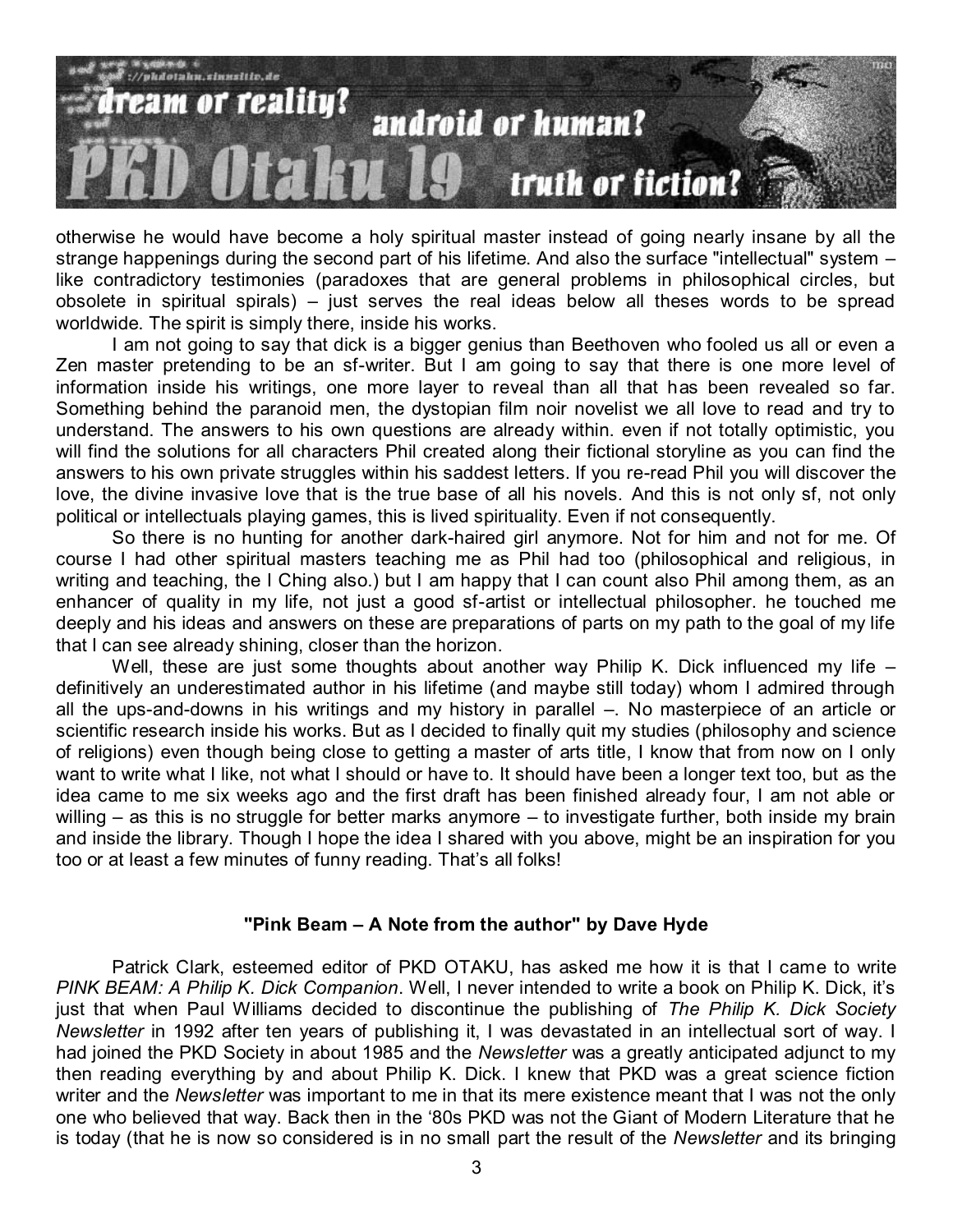

together the worldwide community of PKD fans; in a sense the *PKDS Newsletter* created this community). Back then PKD was appreciated by the fans of his science fiction and not seen, as today, as the straw-man, the patsy, the convenient icon of Post-modernism for every hack journalist and graduate student cranking out a PhD thesis. In the 80s and on into the 90s PKD belonged to *us*, his fans.

So when Paul Williams announced the demise of the *PKDS Newsletter* I decided immediately to publish a fanzine of my own. I called this 'zine *For Dickheads Only* and wrote the first issue with the help of Barb Mourning Child and The Rev Dr X – my compatriots in Kokomo, Indiana where I then lived. We printed it out at home on my old Amiga 500 computer. We even had a color cover in the blocky lo-rez fashion that was state-of-the-art for the day. I titled the zine *For Dickheads Only* for two reasons. First, I'd been listening to an old Steppenwolf album which included a long song titled 'For Ladies Only' and I thought that'd be a good title if I simply substituted 'Dickhead' for 'Ladies'. And, second, I wanted to affirm our fannish sense of exclusivity and our irreverence. To me a zine is something from the underground, it arises from the people, it wants little to do with mainstream culture and values, in fact a good zine usually despises the above-ground society. But, at the same time, it should provide essential information about its subject. Of course, *For Dickheads Only* didn't come completely out of the blue. I'd been writing and publishing subversive newsletters on and off for years. In 1988 I'd put out *No Bullshit* a zine that covered the 1988 General Election between George Bush senior and whoever the Democratic candidate was that year. Eleven issues later I was burnt out on politics and hated every politician as the epitome of corruption. George Bush senior I consigned to the lowest depths of hell along with Ronald fucking Raygun and Tricky Dick Nixon. Add Baby Bush to these three assholes and we have the worst four presidents ever. May they all rot in hell! And the sooner the better…

But, anyway, with *FDO* I started collecting and categorizing all the information I could find on Philip K. Dick. I entered notes and quotes and everything into my old Amiga computer because I wanted to know what I was writing about before I published anything in *FDO* – I knew the fans would be looking and I didn't want to look like an idiot.

With the help of several fans I put out six issues of *FDO* over five years before I folded the zine in 1997. I didn't want to stop but when your life is falling apart, you're sleeping on your buddies couch, your job is suddenly 60 miles from home and home itself becomes where your ass is you can't do much of anything. But I'd continued to gather and compile PKD information even managing to transfer it from my Amiga to a string of bad Windows boxes, printing it all out in hard copy so I wouldn't lose it. Six years later my brother enticed me to the mountains near Ward, Colorado where in a bitter cold winter at 9,000 feet altitude and with another donated obsolescent computer I started PINK BEAM. I just didn't stop, I just kept going: writing, thinking, smoking dope, drinking, writing and then one day a year later it was done! In manuscript form, at least. Now came the hard part – finding a publisher. Needless to say I couldn't find one and soon gave up trying. For a do-it-yourself zinester like me I didn't have much hope of anyone in the mainstream publishing biz condescending to 'accept' my work; the whole 'submission' process itself I found degrading. So I gave up figuring I'd never get PINK BEAM published. But the publishing industry isn't what it used to be. A friend – Mark Ivins who did the cover for PINK BEAM – told me about Lulu Publishers. This is a great company that allows you to publish a book under their imprimatur. In effect Lulu Publishers has taken the printing and distribution process from the Big Publishers and given it back to the people. I was happy to work with their way of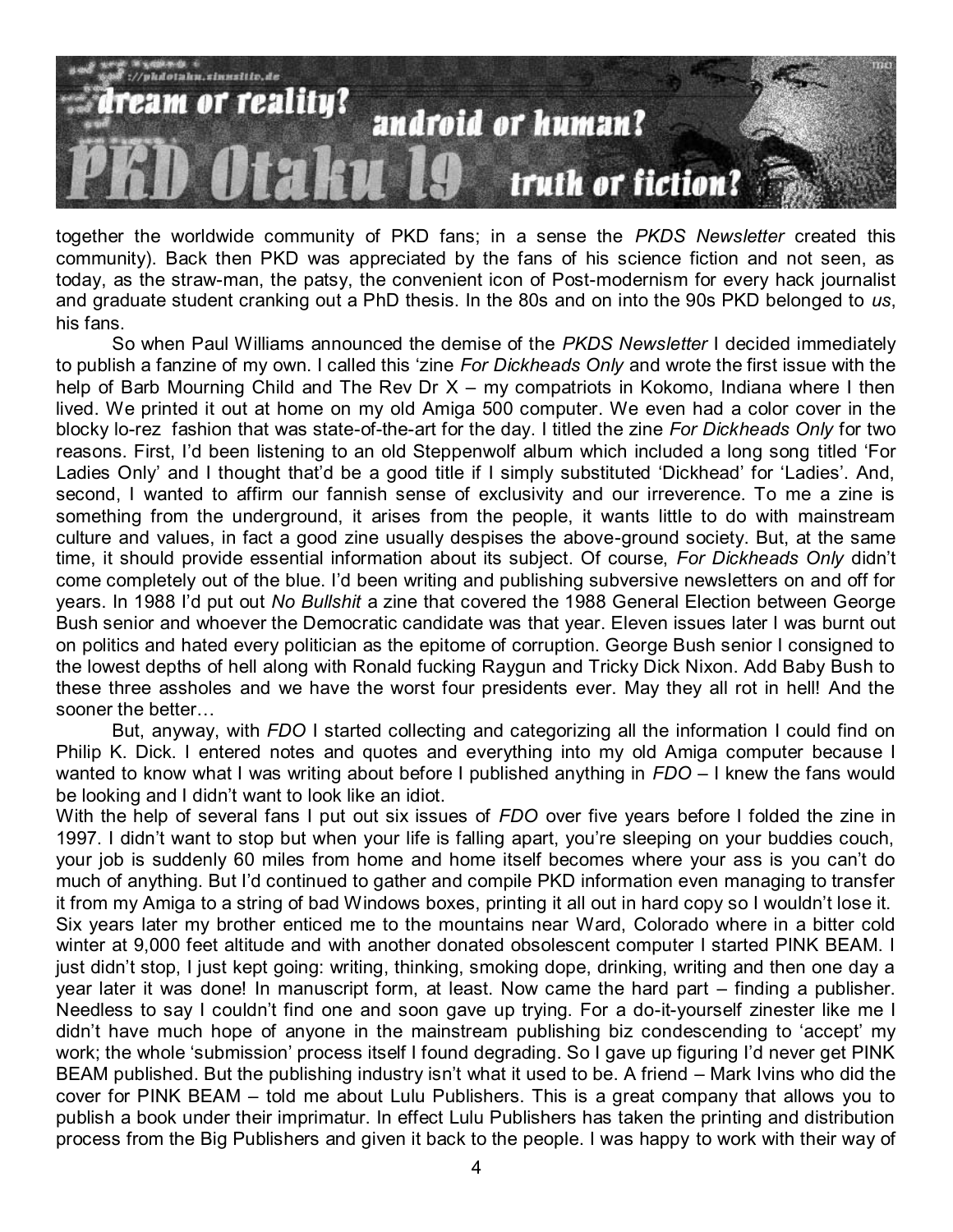

doing things – no rejection slips, no condescending put-downs of your work, no waiting for months before they even bothered to reply, just You want to publish it, we'll print it! Of course, it took another year before the final design was done.

Now, here it is: done. I'm more amazed than anything that it is. I wrote it for PKD's fans. I wrote



it so that future writers and students of Philip K. Dick's stories would have a basic reference work to answer questions about PKD's stories themselves. I've read so many articles, books, papers, etc. on PKD and his stories and been totally annoyed when the writers of same do not even bother to do minimal research into what they're trying to write about. So much garbage spouted off the top of people's heads. Well, here with PINK BEAM are the *facts*. Look them up dammit!

Naturally there will be mistakes in the book. My greatest fear is that I've omitted completely one of Phil's stories or novels. I've checked and checked – UBIK's there and THE THREE STIGMATA but are all the short stories? I'm sure that if I've made such a gross error some fan will call me on it. And I hope they do. I want their input so I can produce a better edition in the future. I guess the real reason I wrote PINK BEAM is that I believed it was something that *had* to be done. It was necessary that it be done so that those of us who believe in the greatness of Philip K. Dick can now have something to work from: a basic text dealing with the basic facts of PKD's stories. Now with PINK BEAM to hand we can get on with the real

work of understanding PKD's career and how it relates to modern literature. I've read somewhere that PKD is considered the greatest writer of the latter half of the 20<sup>th</sup> century. This is someone's opinion, but what is the basis of this opinion? With a reference book like PINK BEAM serving as a companion to Phil's stories perhaps now we can answer this question.

PINK BEAM: A Philip K. Dick Companion' by Lord RC, Lulu Publishers, softcover, 322 pages, ISBN 978-1-4303-2437-9, \$29.95. (24.11 euros) Including Introduction, appendices, footnotes, index and Afterword. To preview and order your copy please go here:<http://www.lulu.com/content/549268>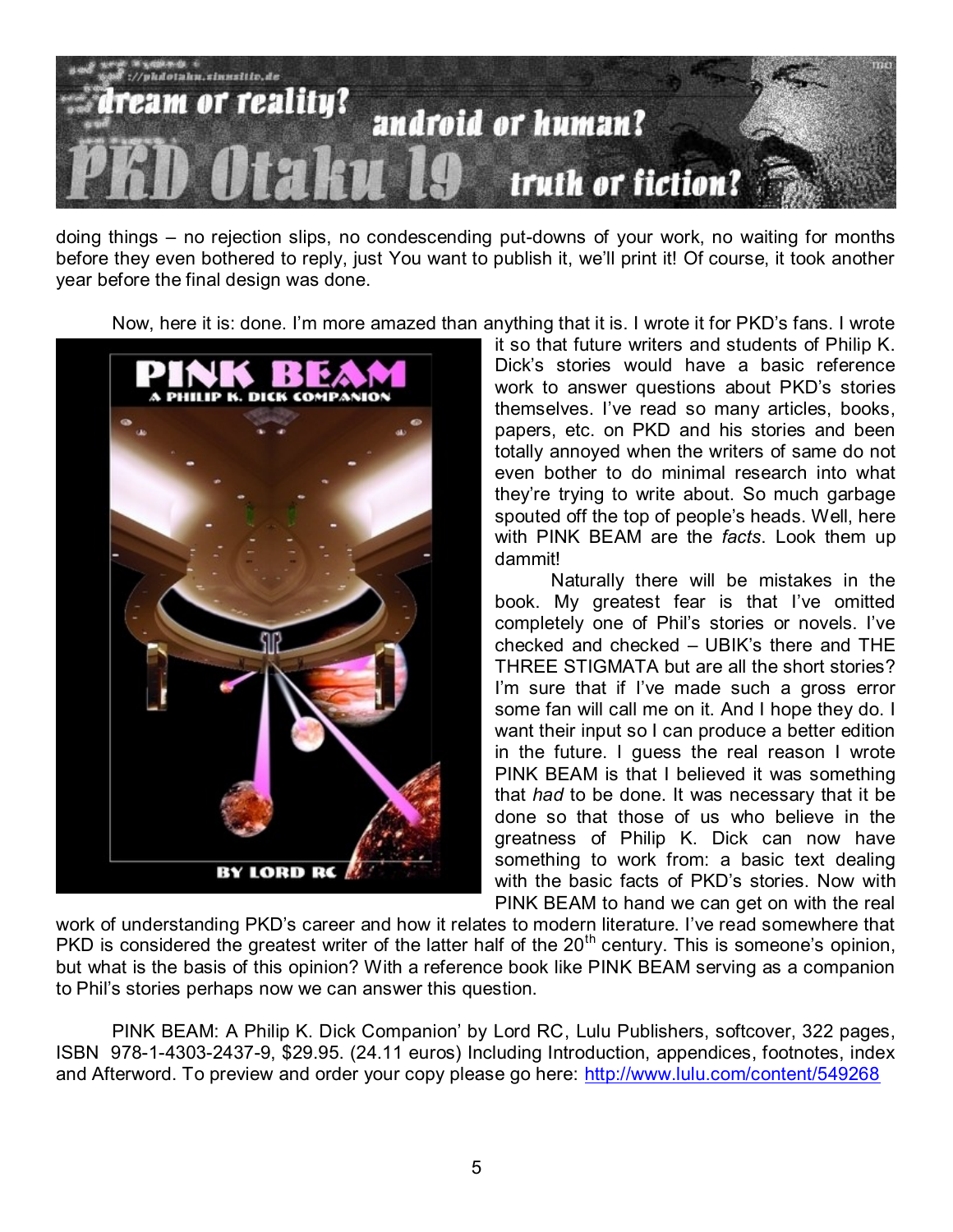

**"Throwing Ubiks" by Gerardo Acosta**

The fanzine I wrote has the title *Ubikando*. It has no literal translation into Spanish or into English, I guess. However, in Spanish it will sound like "throwing ubiks" which is the meaning I wanted to express.

The fanzine was always distributed digitally. I wrote the 3rd issue in Word. At the beginning it was distributed only on the Spanish PKD web list called "Biblioteca dick" ("Dick's library"). At some point I got mad with some people from that web list so I decided to stop the publication of this fanzine, at least to publish it on that web list. The way you can get the 3 issues is by following these next instructions:

- a) go to<http://www.matem.unam.mx/personal/index-investigadores.html>
- b) click on "Acosta, Gerardo"
- c) a new window will appear, then click on "Publicaciones" and that's it.

The content of the fanzine was mainly taken from the fanzine *PKDS Newsletter*. Paul Williams allowed me to translate whatever I liked from that fanzine only if I publish the Spanish translations as a fanzine (as it was done).

This is the description of each issue of the fanzine *Ubikando* is the following:

# *Ubikando 1***, August 2003 (86 pages)**

- a) "Presentation". Here I introduce the fanzine and the main purpose of it (publish material not previously presented in Spanish);
- b) "A history of the fanzines dedicated to Philip K. Dick by ubikg
- c) "Introducing the Philip K. Dick Society", by Paul Williams (taken from *PKDS Newsletter* Num. 1);
- d) "PKDS Newsletter, vol. 1" by ubikg (A description of the content of the very first issue of the *PKDS Newsletter*. I translated the Jonh Boostra interview);
- e) "Self-portrait", by Philip K. Dick (from the *PKDS Newsletter Num. 2*);
- f) "La voz de Dick" ("Dick's voice"), by Elvio E. Gandolfo (This is an essay that was originally written in Spanish in 1979. For me, Elvio is the oldest and the biggest Argentinean PKD fan, and this essay is one of his first written originally in Spanish);
- g) "Old interesting news", by ubikg (Here I translated parts of the "news section" that appeared in the *PKDS Newsletter* Num. 1);
- h) *World of Chance*, by ubikg. (It starts with an small essay about the differences between *World of Chance* and *Solar Lottery*, and then the first 2 chapters of *World of Chance*)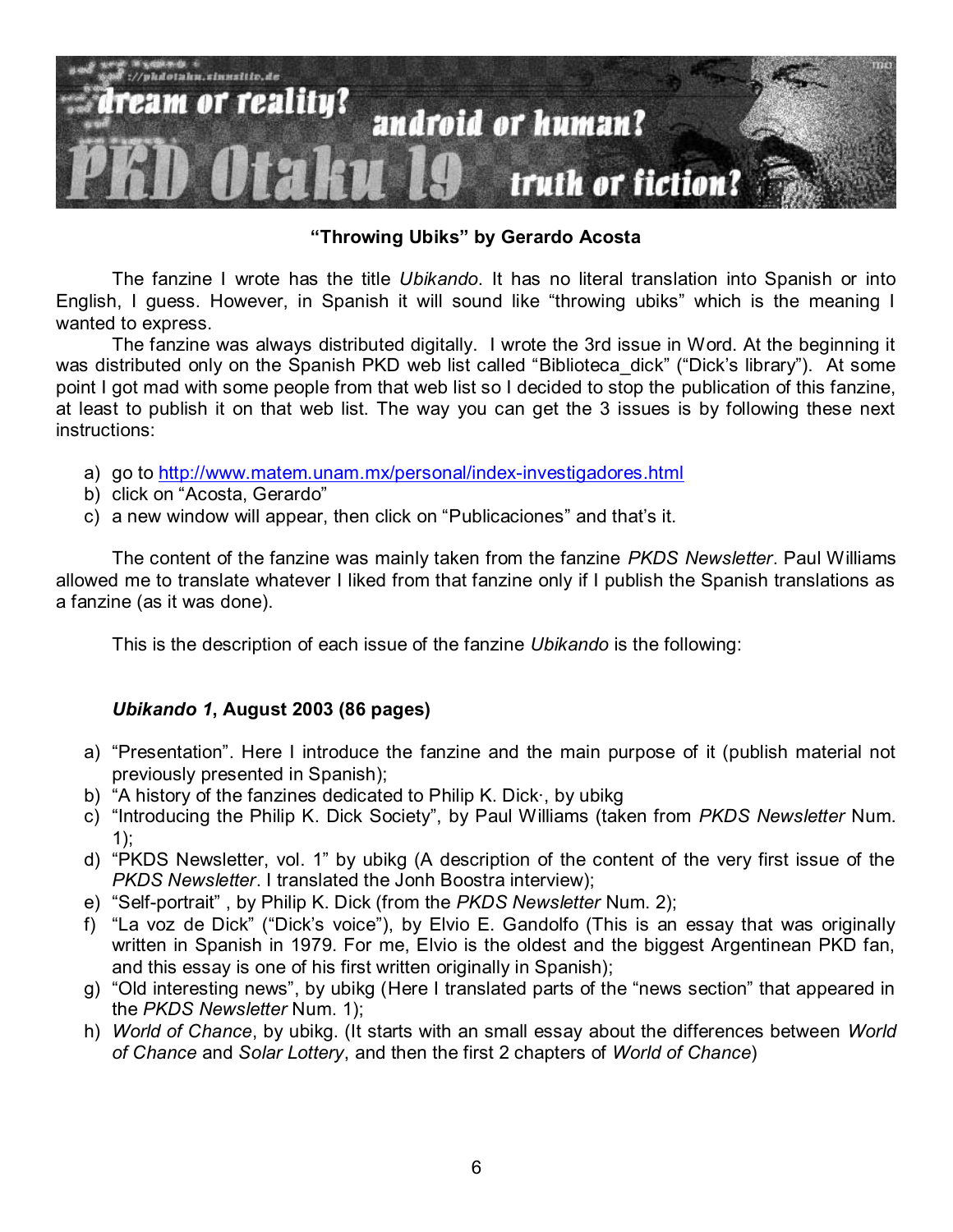

*Ubikando 2***, December 2003 (47 pages) Dedicated to "Beyond lies the wub"**

- a) "The magazine and the story of "Beyond lies the wub"", by ubikg. It is about the genesis of "Beyond lies the wub", about the different translations into English and Spanish of this story (and even French);
- b) "The wub lives", by Philip K. Dick (From PKDS Newsletter Num. 24);
- c) "Different opinions". Here I translated different opinions about "Beyond lies the wub";
- d) "Something rich and strange", by Frank C. Bertrand (From *For Dickheads Only* Num. 5)
- e) "Here lies the wub", by Dave Hyde (From *For Dickheads Only* Num. 5);
- f) Fragments of "Not by its cover"
- g) "An answer", Benie Kling (From *For Dickheads Only* Num. 5);
- h) "John Campbell Jr. and Philip K. Dick", by Scott Pohlentz (I forgot where this was taken from, perhaps from *For Dickheads Only*)

# *Ubikando 3***, March 2004 (159 pages)**

- a) "Editorial", the presentation of the contents of this big volume;
- b) "Philip K. Dick: 1918-1982". This is an essay that was originally published in 1982, I think that the 1918 should be 1928 and I don't remember if it was my mistake of if it appears originally as 1918 instead of 1928.
- c) ―Some random memories about Philip K. Dick‖, by Tim Powers. Taken from *PKDS Newsletter* Num. 2);
- d) "The death of Philip K. Dick", by Tim Powers. Taken from *PKDS Newsletter* Num. 3;
- e) "Some random notes about VALIS and the mystic experiences of Philip K. Dick", by Tim Powers. Taken from *PKDS Newsletter* Num. 4.
- f) "Letters and Questions". In contains the letter by Tessa Dick published in the *PKDS Newsletter* Num. 2.
- g) "Patrice Duvic interviews Philip K. Dick". This is not only the interview by Patrice Duvic, but also a rework of the very first essay of Elvio E. Gandolfo. It was originally published in 1976;
- h) "Philip K. Dick or the quest to reality", by Emilio Serra. This is the strangest essay about the work of PKD that I have ever read. It was originally published in 1980;
- i) "Philip K. Dick: the other realities", by Juan Carlos Planells. This essay, originally published in 1982, is a long description of the work by PKD. Juan Carlos is for me what Elvio is, I mean, the oldest and biggest PKD fan from Spain;
- j) "Dickosis", by Raul Alzogaray. I think that this essay, together with the ones by Elvio and Juan Carlos, should be translated into English. It was originally presented in 1984;
- k) "Where the wub lies?" by ubikg. My first PKD story.
- l) ―Mystery around the death of Philip K. Dick‖ (From *Simulacrum Meltdown* Num. 1 and the *PKDS Newsletter*)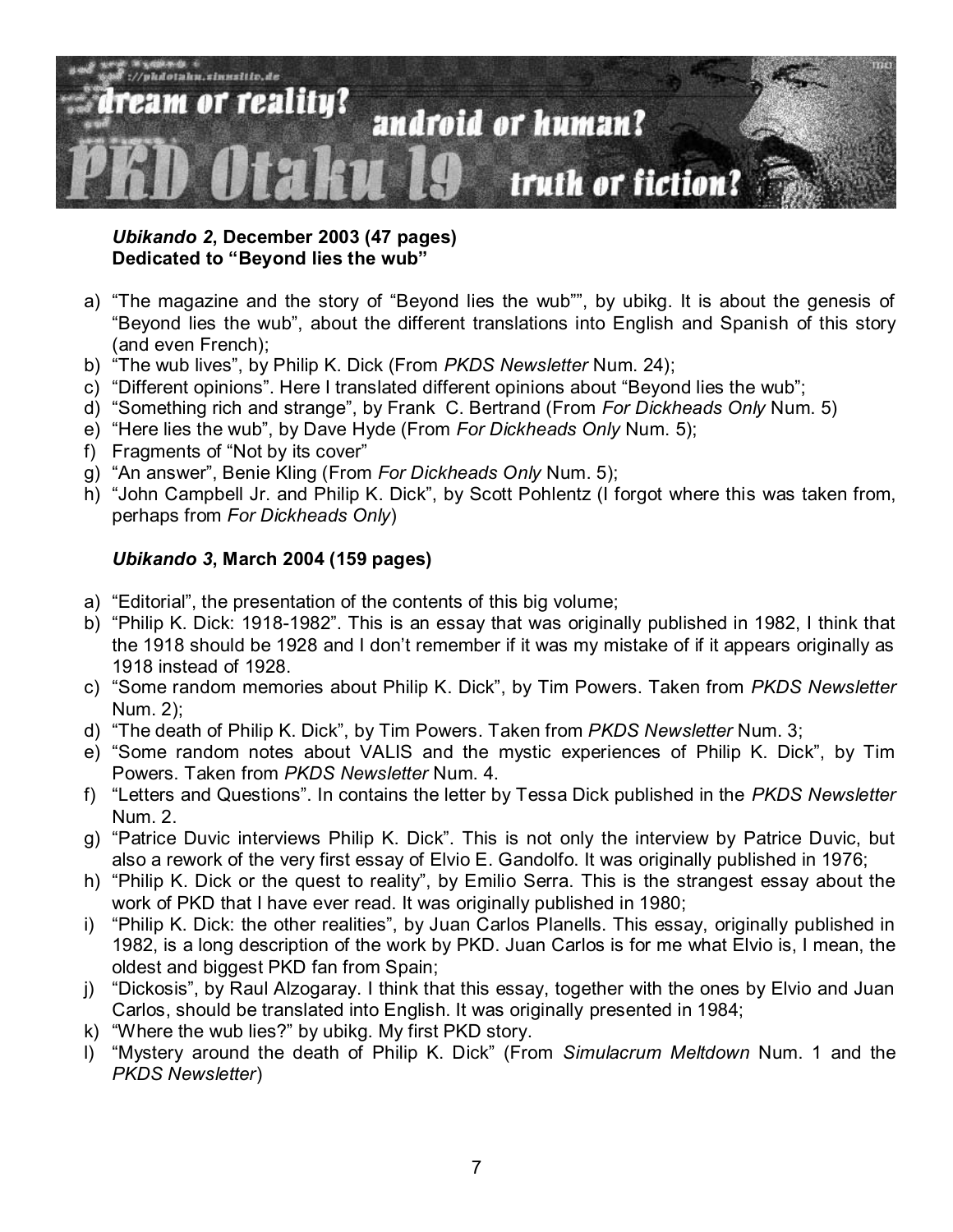

## **"A list of PKD zines" by Gerardo Acosta**

―PKDS Newsletter‖ (USA) (30 issues, Aug 1983 – Dec 1992). Paul Williams.

―Dicksieland‖ (USA) (1 issue, 1987). Arthur Hlavaty.

―For Dickheads Only‖ [FDO‖] (USA) (6 issues, 1992 – summer 1996). David Hyde.

"Radio Free PKD" (USA) (7 issues, Feb 1993 - Aug 1998). Greg Lee.

"Beyond Lies the Web" (UK) (1 issue, circa 1996-1997).

["The God in the Trash"] (Russia) (4 issues, 1999 – circa 2001). Nadia Markalova. Russian language. Available at http://www.sf.perm.ru/god.shtml

―Simulacrum Meltdown‖ (USA) (3 issues, 1999 - Oct 2001). Patrick Clark. Available at http://home.arcor.de/pkdotaku/pkdfra.htm

―E-Dika‖ (USA) (1 issue, Jan. 2003) David Hyde. Online only; aka FDO #7 Available at http://www.philipkdickfans.com/pkdweb/FDO7.htm

―PKD Otaku‖ (USA) (19 issues so far, Jan 2002 - to current). Patrick Clark & Marc Oberst. Available at http://home.arcor.de/pkdotaku/pkdfra.htm

―Rouzleweave‖ (Japan) (4 issues, Mar 2002 – Apr 2003). Perry Kinmann.

―Ubikando‖ (Mexico) (3 issues Aug. 2003 – Mar. 2004) Spanish language. Available at <http://www.matem.unam.mx/personal/index-investigadores.html> click on "Acosta, Gerardo" then ―Publicaciones.‖

Special PKD issues: magazines with substantial PKD-related material

―Science Fiction Studies‖ no. 5, March 1975 (USA) text available at <http://www.depauw.edu/sfs/covers/cov5.htm>

"Foundation" no. 26, October 1982. (UK) Contents: "Philip K. Dick: A Cowardly Memoir" by Peter Nicholls; "Philip K. Dick: A Whole New Can of Worms" by Brian Aldiss; "Philip K. Dick and the Movies" by Philip Strick; "Understanding the Grasshopper; Leitmotifs and the Moral Dilemma in the Novels of Philip K. Dick" by David Wingrove; "Philip K. Dick and the Metaphysics of American Politics" by Brian Burden

"Science Fiction Eye" vol. 1 no. 2, August 1987 (USA) Contents: "Introduction to Fawn, Look Back" by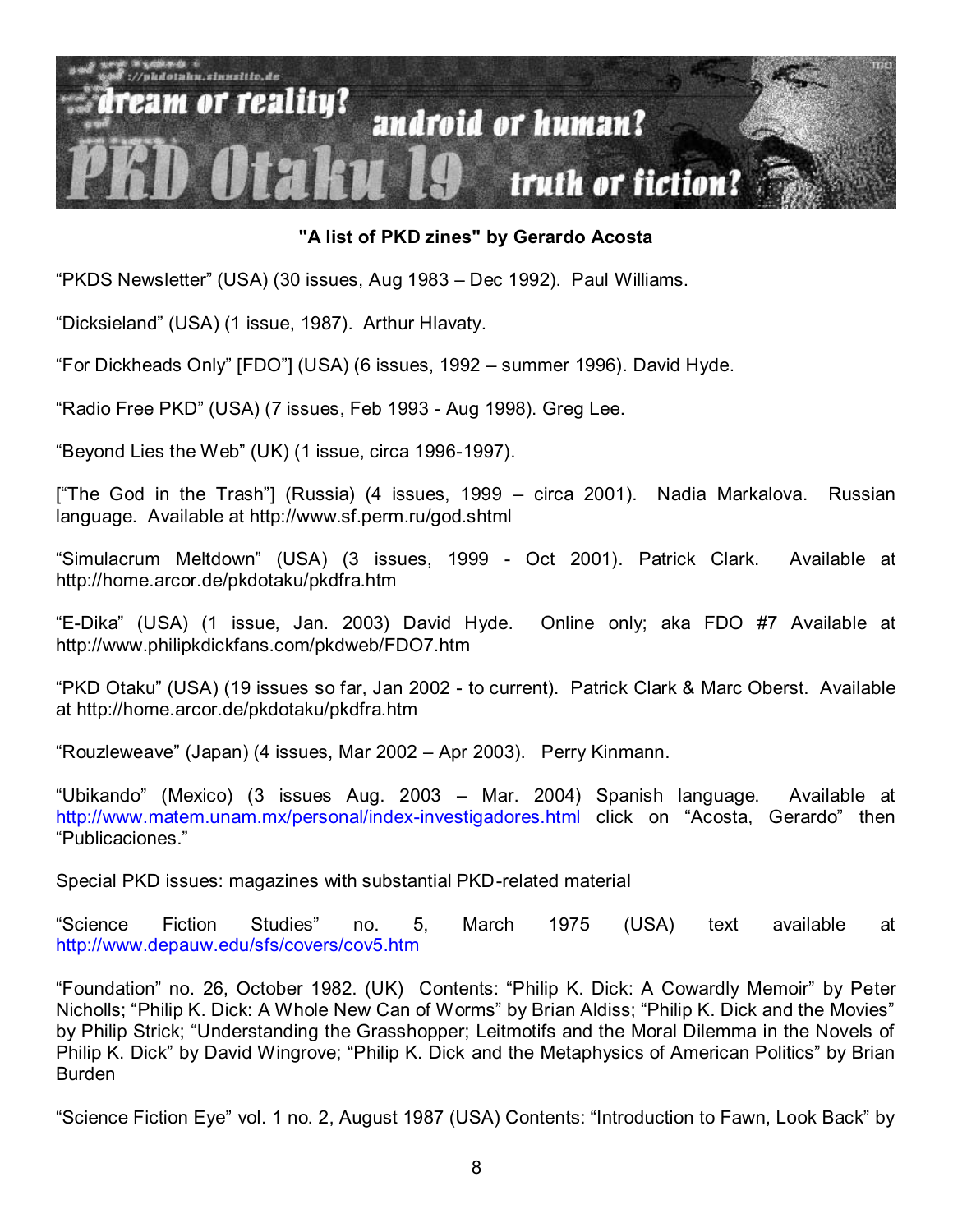

Paul Williams; "Fawn Look Back" by Philip K Dick; "Richard Lupoff Interviews PKD"; "Only Apparently..." by Ted White

―Science Fiction Studies‖ no. 45, July 1988 (USA) text available at <http://www.depauw.edu/sfs/covers/cov45.htm>

―Denebola‖ no. 9, January 1990 (Germany)

"New York Review of Science Fiction" no. 70 June 1994 (USA) Contents available at: [http://ebbs.english.vt.edu/olp/nyrsf/Issue\\_70.html](http://ebbs.english.vt.edu/olp/nyrsf/Issue_70.html)

―Great Cosmic Donut of Life‖ no. 30, June 2001 (Australia) text available at <http://www.efanzines.com/SFC/ScratchPad/scrat044.pdf>

―Gigamesh‖ no. 39, April 2005 (Spain) table of contents available at <http://www.gigamesh.com/gigamesh39.html>

―Libro Andromeda‖ [unnumbered] 2005 (Spain) table of contents available at <http://lafundacion.webcindario.com/not020.htm>

Also: "Locus" no. 256, May 1982 (USA) – not a special issue but this one has numerous comments and memoirs from within the SF community on the death of PKD

Note from Gerardo Acosta: I don't know if you are aware of the following titles in Spanish:

1) ¿Cuanto te asusta el caos?, by Aaron Barlow. Grupo Editorial Ajec. Grupo Albemuth (an infamous translation of the nice work of Aaron)

2) Idios Kosmos: Claves para Philip K. Dick, by Pablo Capanna, Grupo Editorial Ajec, 2005. This is a new version of an old book with the same title. It is the only book about the life and work of PKD published originally in Spanish.

3) Yo Estoy Vivo y Vosotros Estais Muertos, by Emanuelle Carrere, editorial Minotauro. The translation into Spanish of the bio-novel of Carrere.

If you go to [www.tercerafundacion.net](http://www.tercerafundacion.net/) and then where it says "Buscador" (scroll down and then to the left) you type "Philip K. Dick" and in "Buscar Como" you click on "Autor" then you will get the full list of titles published in Spanish concerning PKD (both books and magazines, & even zines).

can't help but feel that the continuing co-opting and diluting of PKD's work by Hollywood movie-**Those PKD movies** – Carey Wilson said it best years ago: "I know I've said this here before but I makers is a grim fulfillment of the scene at the end of *Radio Free Albemuth* when Phil the writer is told by his imprisoners that work will continue to be put out with his name on it but with the message altered to support the established regime rather than subvert.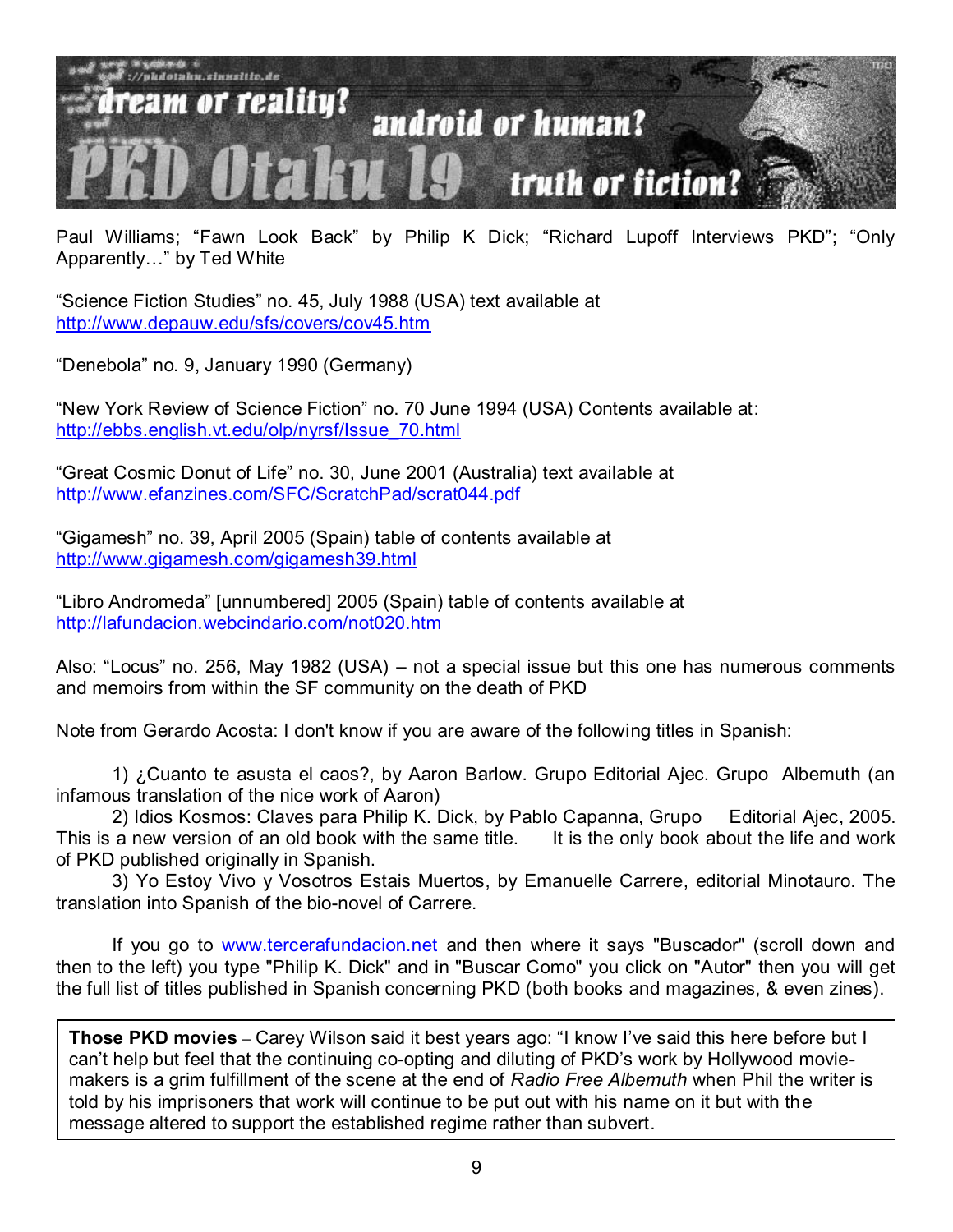

### **"A little something for us numb skulls" by Andre Welling**

When your read PKD stories one after another you really get tired of psis, mutes, and anti-psis; the whole x and y-men menagerie: telepaths (teeps), precogs, teleporters, parakinetics, domeheads, even animators and resurrectors. You get especially tired of the teeps and 'cogs and their constant scheming, probing, and quarreling. In the 50s it seems there wasn't a future world \*imaginable\* that hadn't any psi league or mutant corps (or at least euth death camps for 'radiation freaks'). There is lot bad analogical genetics like anti-psis "springing up" to counter or "prey on" psis (like spider build webs for flies"). There is constant fear that homo freakus or superioris will 'replace' us Norms and numbskulls. There is always genocide around the corner. You learn so much about 50s mentality from those stories if you read them *wholesale*.

#### "I hope it's not only staples"

Boy, ol' Phil didn't really trust the wisdom of anarchism. His Anarchist League keeps mankind down in the rubble (THE LAST OF THE MASTERS) as good as any hydrogen war could have managed. Do we like that half-fascist organized 'bubble' in the mountains? No. Do we understand the proud spirit of the AL in the view of the 'society' they created? Not at all. And what about syndicalism? But PKD's 50s future Americans are unable to decently cooperate and improve when infrastructure and central government is blasted away. They live in the rubble and there is nothing they can do, they live on left-overs, autofacs, or 'careboy' parcels and turn to depression or denial (PERKY PAT). There are so much 'low-life living in the rubble' shorts, sorta makes you tired, too, just like those rubble dwellers. (OK I admit in AUTOFAC they CAN DO achieve something, getting the autofacs to fight.)

#### "FRY HIM! NOW!!"

They are violent. I think there had not be any discussion of violence in Phil's work. Drugs, Philosophy, music.. but violence? But at least the shorts are fulla dissolving, ripped-open, charred, twisted, burned, blasted, and completely disintegrating bodies. There are ladies impaled on wood and gents cut in half, clean and unclean, there are countless blood-spattered dashboards, there is every way of murder: slug gun, blaster, knife, grenade, killer robots, poison pellet, gas, crowbar, acid, you name it - some are even digested.

"Kids are like that. Dirty and playing with dirty things, like themselves."

Sure "The Pre-Persons" is outrageously un-PC, even to the point of implicitly advocating hit man attacks targeting 'abortion doctors' (suck them up like they suck the li'l uns). But then it's so fucking creepy when the 'abortion truck' comes with its jolly Jack and Jill jingle and hauls in the 'stray kids', the 'undesirables', and all other 'Pre-Persons' and carries them to the 'child protection shelter' where they are 'put to sleep' when nobody adopts them in a month.

"What's wrong with that stove. It has been ten minutes already!"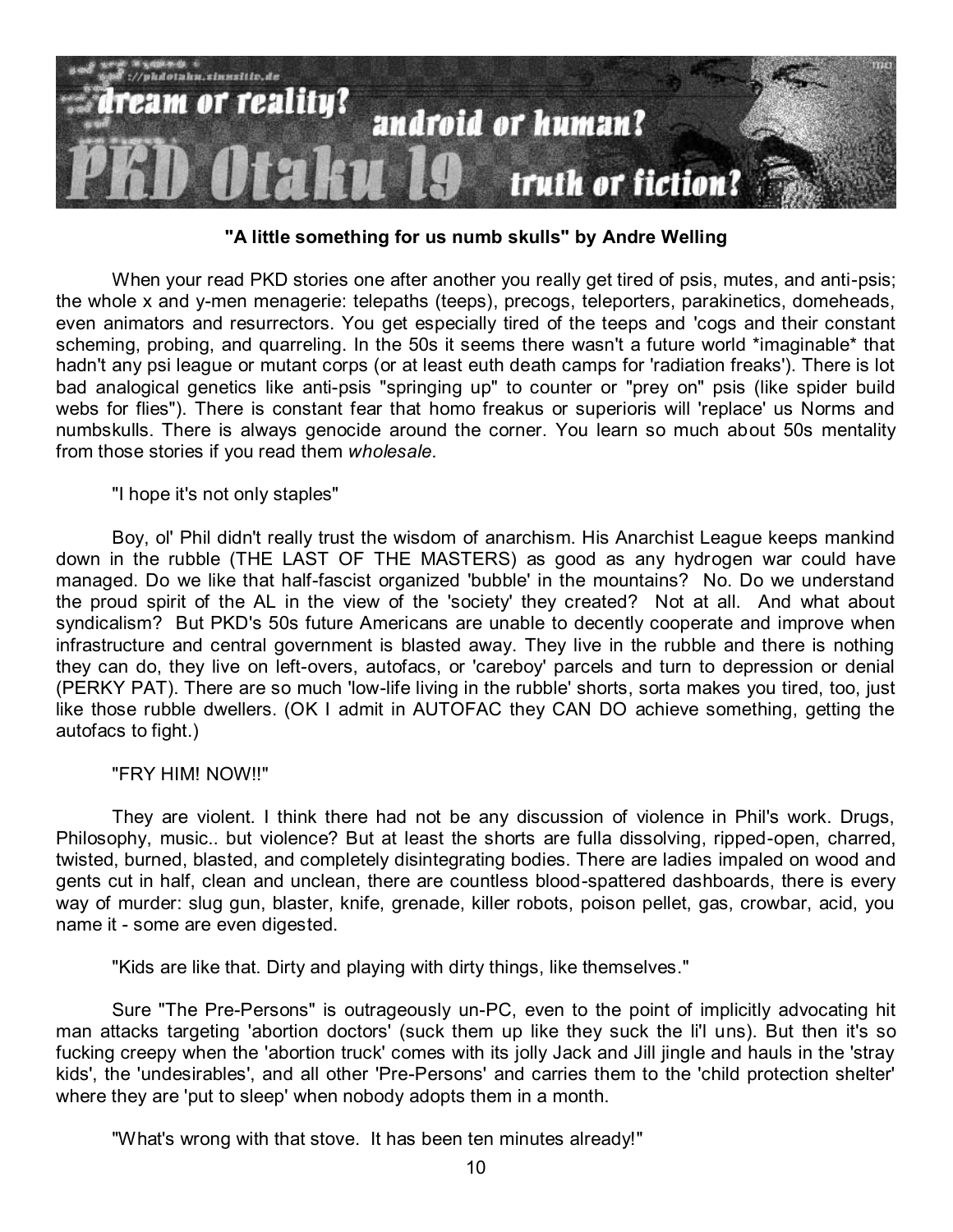

A really odd thing is the ever-recurring robotic 'stove' Mr. and Mrs Soundso have in every other story. It's basically the same model (sure from "General Electronics" who sell all the cool bomb shelters, too): You just touch buttons for the type of meal and then the 'stove' hums into action, sometimes you hear the belts carrying food from the underground storage lockers, the processing, and when it's finished normally a robot takes it and waits on the couple. So the housewife has got nothing to do in the kitchen when you think about it. Even so she seems to spend most of her time in that robotic kitchen (if only to 'program' the stove for next months meals) while her husband does toxicological research, scans clearance files, or sits on the porch. With all that imagined gadgetry, obviously it was impossible in the 50s to envision a future where the place of the 'housewife' is NOT the kitchen. New Worlds? Same as the old worlds, even if - or especially when - they wear halftransparent robes.

"But if that's Olham, then I must be--"

Many stories are almost comically illogical. Why on earth are the Proxmen creating a simulacra of a real guy fitted with an U-Bomb that is programmed to replace the real guy, forget about that, impersonate him fully and so infiltrate the 'project' and blast it eventually when a catch phrase is uttered that is of all things an uttered doubt of the guy if he is himself -- all that when the Proxmen must anyway penetrate the protective bubble around earth in order to disembark the bomb robot near its target: They could just have bombed the project or the whole world with a coupla U-Bombs in their needleship without all that fuzz and risk-taking. But then maybe that's alien logic. But nobody comments on it so its story logic. Anyway what remains is the good parts and bits. My unmentioned (when I recall the list discussion) faves of both vols are THE MOLD OF YANCY (one of the great stories about advertisement, accurately forecasting or precogging the rise of internet avatars), HUMAN IS (50s middle class marriage is such a drag for women -- alone with that stove -- that any alien might be a better husband), and FOSTER, YOU'RE DEAD (I liked it back when I read the translation and I do now. And it is another uncanny precognition of recent US American homeland security machinations and propaganda. The scene when the prez -- and his description of looks and manners recalls Bush eerily, "sunburned" and "not embarrassed": "He knew a lot of first names. Told a funny joke"" -- visits the village on his national tour to hand over the green "Flag of Preparedness", someone should show that to 'Dick' or 'Karl'). But there are good bits in almost every one. Today I also read A WORLD OF TALENT in another volume, one of those tiring psi/anti-psi stories but then the briefly appearing character of 'Big Noodle' was really a hoot. When reading those few lines about one of PKD's most strange and tragic heroes, I vowed that, if I ever owned a space ship -- "in touch with every object in the universe" --, I would call it the "Big Noodle".

## **"The Three Stigmata of Palmer Eldritch" from** *Philip K. Dick (Starmount Reader's Guide)* **by Hazel Pierce, 1982**

While the *Man in the High Castle* lends itself to political and social investigation, The *Three Stigmata of Palmer Eldritch* (1964) invites quite another response. Before even turning to page one a reader must face up to the title. It pulls a heavy freight of associations, both direct and allusive. This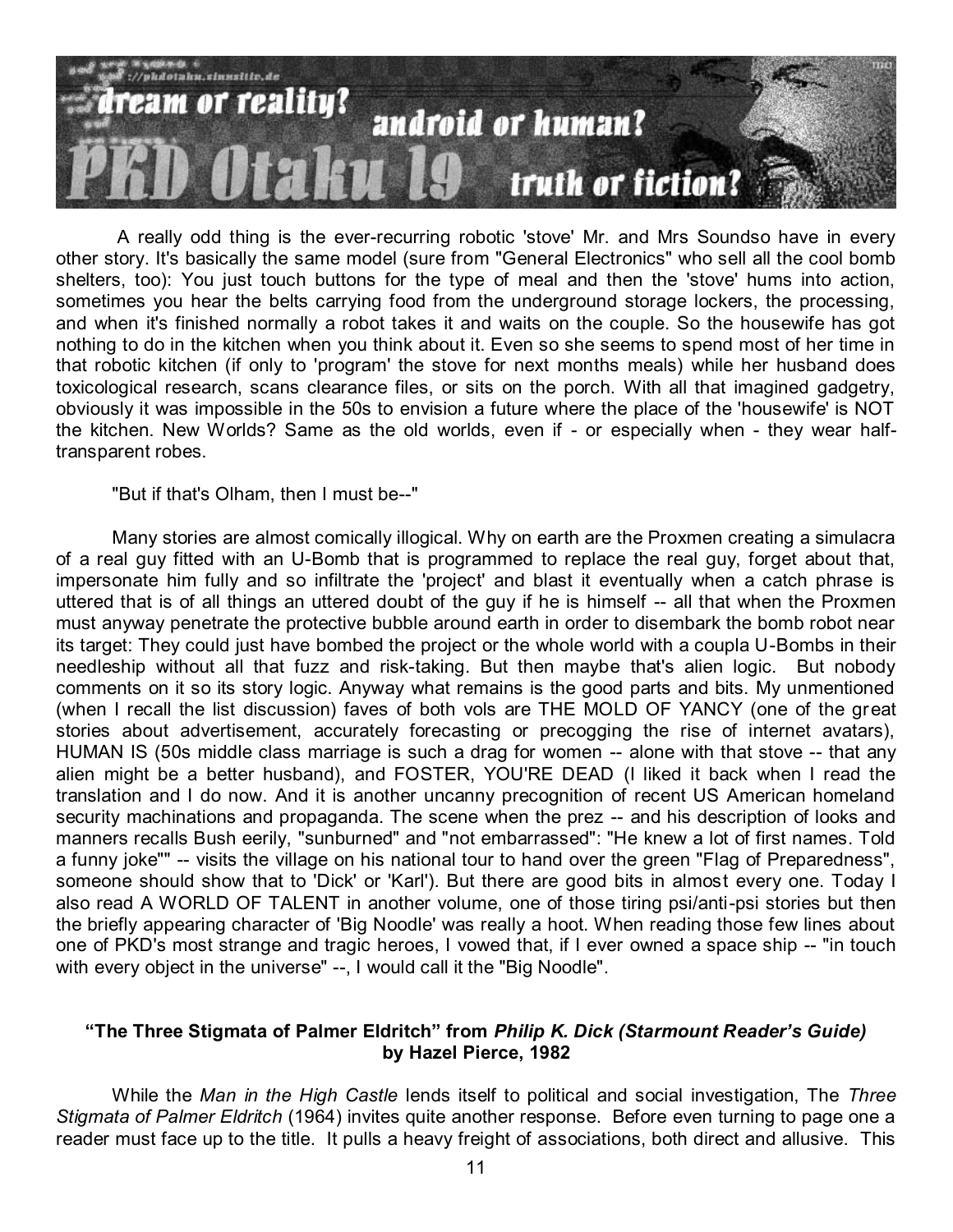

weight gives fair warning that the contents may take time to sort out and distribute for usage. At the end of the book, one is nagged by the thought that he has not handled it at all. "A rose by any other name would smell as sweet," Romeo reminds us. Had Romeo read the *Three Stigmata of Palmer Eldritch* he could not paraphrase himself to say "This book under any other title could promise as much." Whether the novel fulfills the promise of the title depends on the effort exerted in untangling the web of interlocking realities experienced by the major characters and following the tenuous threads of the initial associations to the vital connections.

The major words in the title draw together three traditions of thought in uneasy coexistence. Stigmata invokes the immediate image of the physical wounds of Christ; then it widens by connotation to include all wounds, marks, or signs of great suffering, be they physical, mental, psychological, or spiritual. There are overtones of shame or guilt of some magnitude. The term Palmer, more precise in denotation, summons up those devout pilgrims returning from the holy land and wearing two crossed Palm leaves to attest to their spiritual experience. Even though they are linked in Christian tradition, *stigmata* and *palmer* carry emotional connotations so disparate that they set up a semantic tension within the title. *Eldritch* further compounds the tension by intimations of the occult and magical. Taken as a unit, the title carries the burden of meaning from myth and religion.

Who is Palmer Eldritch, the person able to carry all the promise of the title? Upon that question, Philip Dick has built the novel. Major events offer clues to his identity; illogical and irreal situations add details of his appearance and personality. Information about him comes from business rivals on Terra and customers on Mars. Even the drug induced worlds of his product to Chew-Z and the mundane world of his origin contribute some pieces to the puzzle of Palmer Eldritch. As each major character tries to solve the puzzle in turn, the network of individual perspectives only make it more complex. Just when all data seems to be in on Palmer Eldritch, he satisfies the demands of his last name to shift phantasm-like into another representation.

The first report on Palmer Eldritch comes in the morning homeopape read by Richard Hnatt en route to P – P Layouts to market his wife's ceramics for miniaturization. The big story reports a crash on Pluto of a spaceship, tentatively identified as belonging to Palmer Eldritch, well-known industrialist absent from Terra for a decade. Periodically engaged in wide flung space enterprises (not always efficient but always dramatic), Eldritch had gone to Proxima to modernize their manufacturing complexes. Since his reputation is built on the combination of business acumen and unbridled enthusiasm, a sense of drama envelops anything Eldritch does, even this tragic re-entry from space. Eldritch has not communicated with Terra for the decade, but speculation spins out of the myth his career has made of him. With each succeeding account, the story builds, gaining credence and authority. Yes, Palmer Eldritch was in the ship; he has survived; he is hospitalized on a nearby planet. Most noteworthy is the rumor that he has brought back a substance which will assure a happier, easier existence for the people on Terra and Mars.

The citizens of Terra do have problems. Witness the case of Barney Mayerson, Pre-Fash-- - consultant for Perky – Pat layouts in New York. suffering all the classic symptoms of a hangover, he wakes up in a strange bedroom with an unfamiliar girl beside him. Soon, however, we realize that this is another world but one well – furnished by Philip Dick with automatic taxis, wub fur clothing, conapts, truffle skins as the local medium of exchange. Barney, a pre-cog, is worried about his job and his future. On one hand, his bed – partner is ambitious to take over his job. On the other hand, he is threatened by the draft. Not the usual conscription for war, this draft is really an impressment,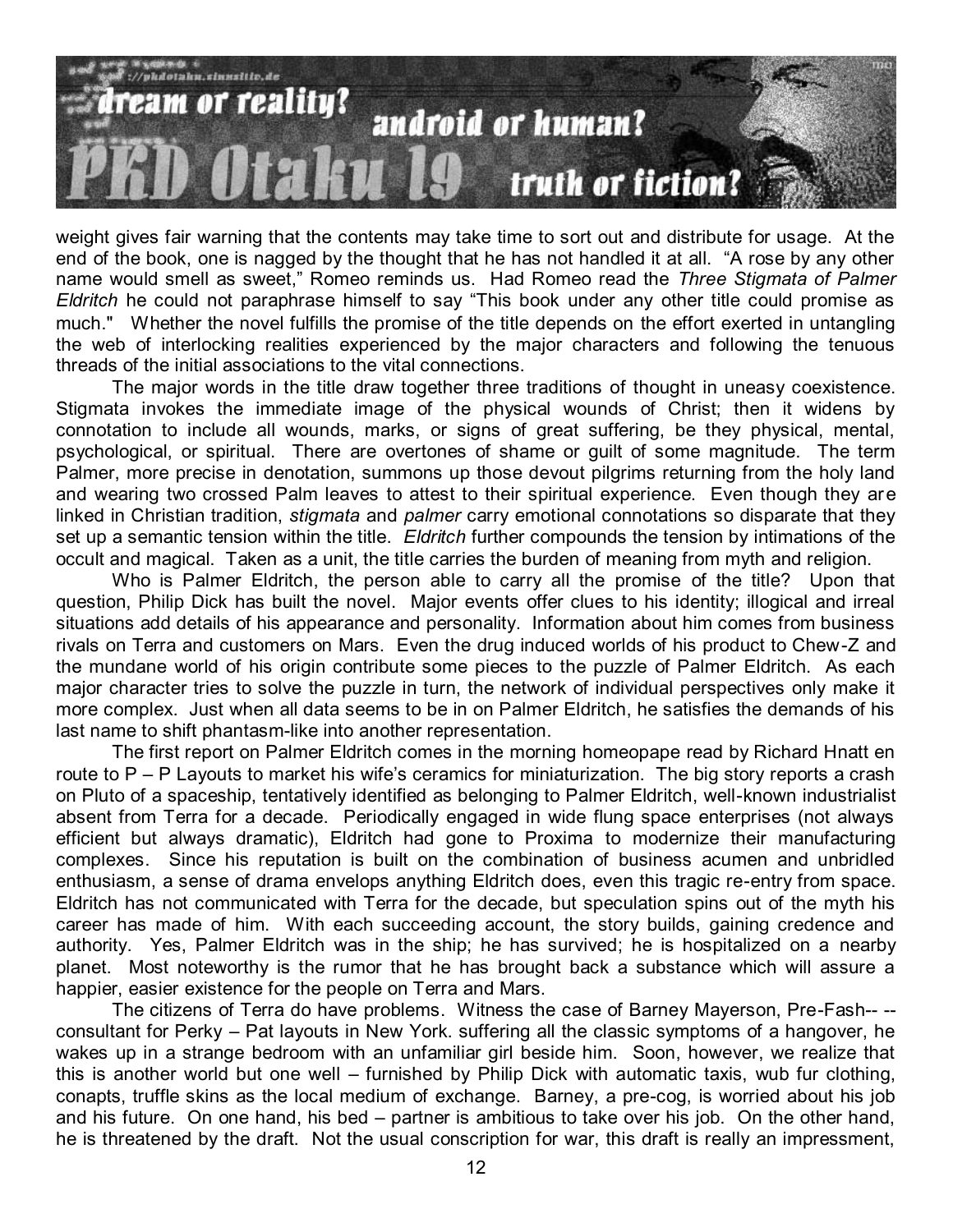

the bureaucratic machinery for moving large segments of the population to colonies on Mars. Attempting to avoid the draft, Barney hopes to establish his inability to withstand stress by carrying around with him a psychiatrist in a suitcase, Doctor Smile.

The Terra of Barney Mayerson is far along in the entropic process. The dying sun makes New York City almost unendurable with 180° daytime temperatures. The inhabitants cope as best they can; specialized engineering techniques have developed powerful cooling units for buildings and portable ones similar to backpacks for individual use. Some fortunate people live at the two poles, escaping the unbearable heat for a few more centuries. A few wealthy persons resort to E–Therapy, a speeded up evolutionary process resulting in both an enlarged brain and a hard shelled brain case. A more drastic political measure to save the population is the draft, forcing people to emigrate to other planets.

On Terra, however, not all has changed. As human beings adapt to the environmental and climatic inconveniences, their nature remains constant in other ways. Ambition still motivates them. Barney eyes an executive position as head of all the Pre–Fash consultants; at the same time Rondinella Fugate, his temporary bed partner, would take his job on the slightest notice. Their boss, Leo Bulero, jealously guards his business empire, especially his monopoly of the Can-D market on Mars.

By contrast, for those who of lost their ambition, accommodations dictate their daily lives. The colonists choose Can – D. and a drugged withdrawal over the unremitting and unrewarding work required by the new harsh environment. In New York City Richard and Emily Hnatt, Barney's ex-wife, live narrow, rather unimaginative lives of imitation. Even her small spark of creativity disappears when her husband seeks to emulate those who have turned to  $E$  – therapy. This future world in The Three Stigmata of Palmer Eldritch lacks joy and brightness and any real hope for a fulfilling existence. In the midst of the ambition and the accommodation, a few characters wonder if there could be more to life than what they have.

Into the drabness and sadness of the natural and human landscapes comes the news of Palmer Eldritch returning with the new drug Chew—Z to compete with Leo Bulero's Can—D. At this point the novel could turn into a surrealistic, yet satiric look at the trials and tribulations of Big Business but it offers more than this. The market over which Bulero and Eldritch will battle exists on the forbidding landscape of Mars, which offers little in the way of comfort for the approximately one million colonists. Even though the home planet provides basic supplies, such as food, tools with which to farm, and seeds for planting, there is little incentive to do more than necessary. The soil is inhospitable and the seeds cannot resist the disease or the predators of the planet (obviously this is not the verified Mars of recent space landings but a Dickian Mars). Indicative of the general feeling about Martian life is the word *hovel* by which the colonists refer to their living units. They use it not with overtones of black humor but in a realistic expression of the depth of their despair.

If there is no rational or custom-honored mode of escape from such an untenable position, how do these people avoid insanity? With the willing help of Leo Bulero, the society has made an irrational escape the honored one. First, Leo's firm provides the colonists with Perky-Pat Layouts, adult size doll houses, complete with furnishings and fittings in the latest Terran fashions. The layouts house two tenants, Perky Pat and her boyfriend Walt. Everything the colonists recall of their homeland existence finds its way into the lives of Perky Pat and Walt, even such minor items as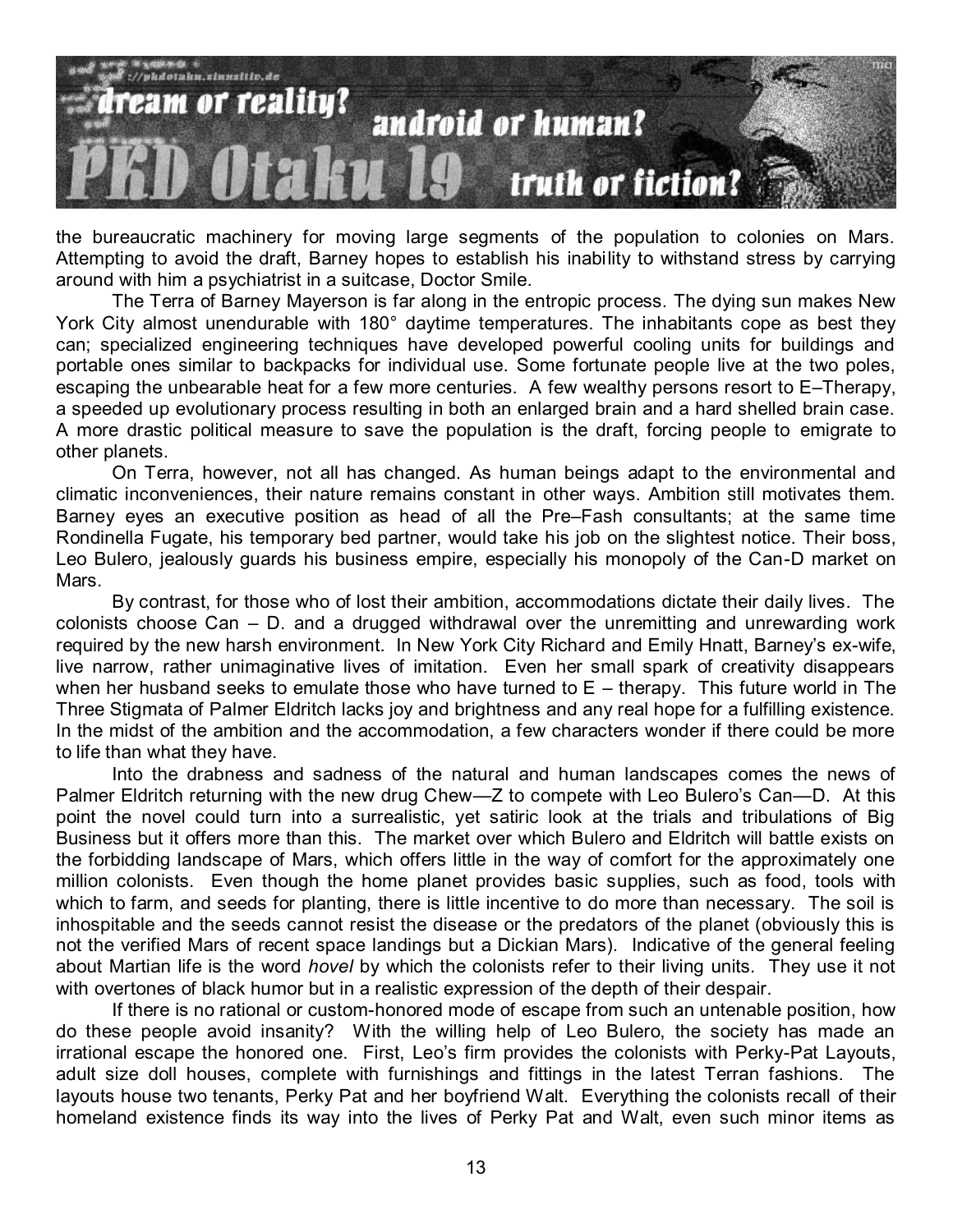

dimes for the parking meters and a magazine in a waiting room – miniaturized, of course. It is this very lucrative business prepares to defend.

Philip Dick had used this idea in an early short story, "The Days of Perky Pat," first published in *Amazing Stories* in December 1953. In adapting the story for the novel, Dick makes two significant changes. The setting shifts from a nuclear – wasted earth to an equally desolate Mars; the caretaker group, from a Martian version of benevolent social workers to a utilitarian UN agency providing necessities for the colonists and the extras of life for Leo Bulero. In both novel and story, the layouts are substantially the same, both in physical construction and in function. They provide a material, though miniaturized, representation of the "good old days" gone forever for those drafted for life on Mars. In the short story the survivors of the nuclear holocaust use the layouts as a perpetual monopoly game, encouraging continuance of the competitive spirit. In the novel the layouts, used in conjunction with the hallucinogenic substance, become the arena for a mystical experience, a translation in the theological sense of the work but with limited spiritual benefit.

Can – D, Bulero's product, allows either solitary or communal experience in the artificial pattern of living built into the structure of the layout and the figures of the two dolls, perky pat and her boyfriend Walt. The Perky Pat world is one common to readers of advertisements in popular magazines, a pleasantly hedonistic world free of demanding responsibilities. It is one of the easy effort. The fused doll – human personalities acquire and drive new, fast cars; they stroll sunny beaches in new swimsuits; they date each other in antiseptically fashionable places. Ironically the layout world differs as much from the Terran world of Barney Mayerson and Leo Bulero as it does from the Martian world it is a realm of pure fantasy.

But even fantasies have benefits. Brief though the reality shift be, it does provide respite from the deadening emptiness of the methane-laden environment, the restraint of the cramped living quarters, and the unvarying routine of daily existence. Eventually even the emigrants on Mars realize the shallowness of the experience. They cannot return to edenic place in their memories; they only indulge themselves in a static event. In the world of Perky Pat nothing new or unexpected can happen, for the variation of the basic pattern is limited by the material objects in the layout. As they fail to achieve expanded consciousness even in the communal participation, they begin to notice irritating patterns of thought and behavior intruding from the "real" life. The ability to live in each other's minds begets censorship rather than liberation. Satiety and unhappiness set in. The Martian customers of Bulero's Can D yearn for less materialistic effect. This need makes them vulnerable to the claims of the new Eldritch – sponsored drug.

To protect his business empire, Leo Bulero pulls strings and initiates power plays to uncover Eldritch's plan for the manufacture, distribution, and tacit governmental support for the new product. So serious is this threat that he personally seeks Eldritch in the hospital to offer a one-to-one deal. For his pains he receives a dose of Chew –Z, there by learning firsthand of its powerful and insidious effect. While it fails to fulfill completely its promise of eternal life, it does bestow upon the user the power to create his own subjective world, even to the point of entrapping others in that world.

Leo finds himself a phantasmic prisoner in one of Palmer Eldritch's created worlds. As he suffers through the shifting realities of Eldritch's mind, he learns many things. He views a monument commemorating him as slayer of the enemy Eldritch. At another point he strangles a small girl, a temporary form assumed by Eldritch. He watches a dog, also a shadow of the mind of Eldritch, defecate on the monument, a symbol of disdain for the prophetic message on it. Effective so the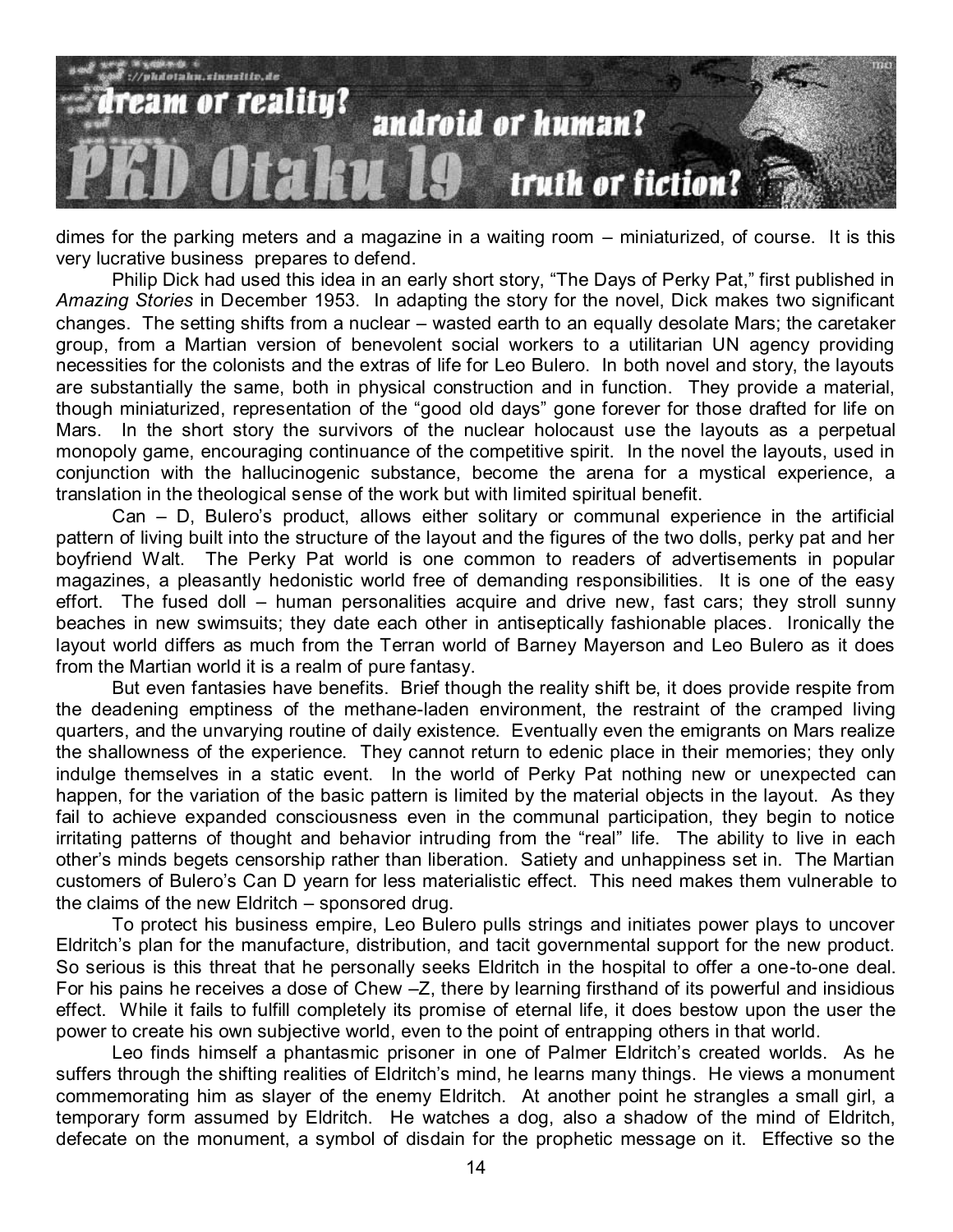

product is, Bulero realizes that Chew– Z fails to negate the energy of evil inclinations in the individual psyche. A predilection toward evil in some people can render their experience a horror rather than a pleasure. But Leo is an evolved man with great foresight; he also realizes that acceptance of the product ultimately means acceptance of the Palmer Eldritch within us all.

In the others taking Chew -Z, realization does not match expectation. The hallucinations of the less imaginative colonists turn into reruns of the past, even a replaying of old mistakes. Barney Mayerson goes both to the past where he tries to undo the mistake of his divorce and also to the future where he meets his two-year-older self only to discover that one cannot unmake old choices. All the users are ill-prepared for the utter solitude of the new reality, since those who populate that reality are merely figments of the subjective mind. The self created, egocentric worlds lack the warmth of genuine human sharing. Replacing it is the disquieting sense of an unseen presence invading and pervading the dream worlds. Those with more insight notice marks of Eldritch everywhere: in a business associate, an airline hostess, a husband talking to his wife. Even Leo suffers metamorphosis into a Palmer the Eldritch form. It is as if Eldritch is all-powerful, all pervasive, threatening to all human beings.

In a "Letter of Comment" in *S. F. Commentary* (February 1970), Philip Dick identified the origin of the Palmer Eldritch appearance. In a vision (not drug-induced), he "saw" a machine man combination covering the land, an ominous manifestation of evil. Dick's experience has an intriguing precedent in English literature. In the 18<sup>th</sup> century, William Blake described to a friend his vision  $- a$ figure of "splendid grandeur" that "hovered over his head at the top of his staircase," as the friend reports. It so inflamed his imagination that he that he transformed vision into a painting (the "Ancient") of Days" frontispiece of Europe) and later transmogrified it into the gray bearded figures of Urizen symbol of tyrannical reason. These two products of the valid visionary events, Palmer Eldritch and Urizen, share a common meaning: both operate in the literary world not as evil incarnate but as good imperfect.

The images and references Philip Dick strews throughout *The Three Stigmata of Palmer Eldritch* bear out this paradox. Early in the story one of Bulero's employees wistfully confides that she had once wondered if Palmer Eldritch might meet God as he traveled to Proxima. Later, Dick presents the Eldritch consciousness as a vast, nonhuman entity spreading itself throughout the cosmos, gizmo we alone, yearning for some vital association to fill the emptiness within it. Utterly gone is the personality of the knowledgeable Terran entrepreneur.

As experienced by Barney, Leo and the others, Eldritch or whatever has assumed his identity operates as omniscient, omnipotent, and omnipresent. But Eldritch fits no conventional image of God. Across cultures, men have anthropomorphized their gods. The Judeo-Christian tradition incorporates a loving father, a wise ancient, but also a vengeful antagonist, all three in the God figure. Eldritch at first glance, tall, gray, stooped, hollowed out by the combination of height and boniness, might fit into that tradition, except for his three unique features or stigmata: an artificial hand, metallic and cold; the horizontal, slotted eyes, pupil less and soulless; and the steel teeth, light splintering and faceted. This is not the image of the God of love and compassion, nor of vengeance.

Other alternatives arise in the speculations of Terrans in the wake of the crash and Eldritch's subsequent seclusion. Perhaps he has been taken over by the alien Proximans to serve as a means of infiltration of Terra. This alternative seems only to be Philip Dick's nod to the conventions of science fiction. The alien power is giving short shrift in favor of more metaphysical considerations.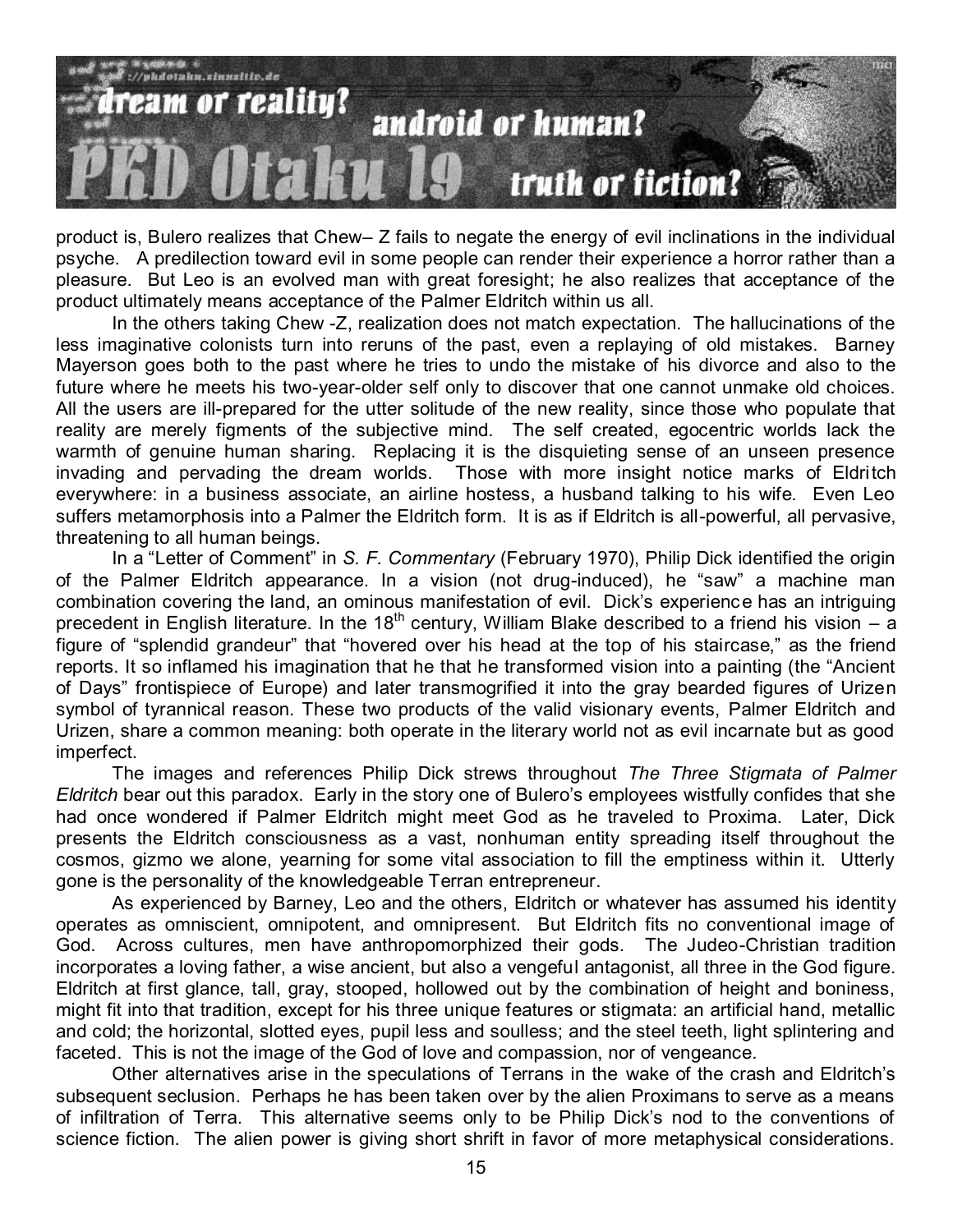

Events and descriptions pile up to substantiate a claim that Eldritch is possessed by a dynamic entity striving to complete itself. Perhaps Palmer Eldritch on the return from Proxima met something other than God. Perhaps he met that restless one who periodically appears "from going to and fro on the earth, and from walking up and down upon it."

As mentioned above, one might read *The Three Stigmata of Palmer Eldritch* as a parody on Big Business or as an aesthetic reenactment of the supreme acid trip. A third alternative suggests itself. We can read it as a futuristic science-fiction rerun of that ancient, ever new confrontation of the Powers over the human spirit. If so, who serves as the Job figure? Leo Bulero who suffers severe dislocation of reality, disloyalty of employees, loss of business? But Leo, unlike Job, does not place his faith in anything but his own powers of intellect. He is the sole character to recognize the external stigmata of Eldritch as symbols of a more fundamental malady: "alienation, blurred reality, and despair.‖ The recognition comes even as he accepts his own metamorphosis into an Eldritch. Certain that he can absorb and neutralize that which strives to erase an old failure by re-creation, Bulero fails when he begins to fancy himself Redeemer and protector of all – another Eldritch selfwoven fantasy.

If not Bulero, who or what will save and protect men? Barney Mayerson comes closest to the answer. By choosing not to continue helping Bulero in this struggle against Eldritch, he dooms himself to exile on Mars for the rest of his life. His free choice is based on objective knowledge, not on subjective dreams. He understands the nature of the struggle within the thing that is now Eldritch. He has met the ancient friend – enemy and accepted its paradox. It is a multifold power of creation, destruction, and re-creation, but one subject to a higher determinant not unlike the Greek concept of *moira*.

With its power of eternal life, the Palmer Eldritch power cannot save mankind; Leo Bulero will fail as mankind's champion. Only human beings can save themselves by understanding both their inner selves and the metaphysical context of those selves. All things are possible within the human mind. As Milton's Satan prophesied, "the mind is its own place, and in itself can make a heaven of hell, a hell of heaven." In *The Three Stigmata of Palmer Eldritch*, Philip Dick's characters have done both. They have constructed an imaginary world for escape like the P–P Layouts or the mental worlds containing terrors like the gluck or the physically decayed Ronnie Fugate. There is hope that a mind can recognize its own inherent weakness and then, as does Barney Mayerson, tend its own garden or fall back on its own resources to create, destroy, and re-create in the toils of its individual *moira.*

Philip Dick, in *The Three Stigmata of Palmer Eldritch*, has accomplished a tour de force in his verbal manipulation of rapidly shifting perspectives. Without sacrificing a semblance of logical continuity within illogical situations, he blends the unknown and speculative with traditional and conventional knowledge. The paradox of the title is explored, even though it cannot be reconciled. Through all runs a major Dickian concern: what is important is the human spirit in the core of each of us. To make certain that we do not miss this central idea, Dick has focused on this sentiment in the unsentimental language of one of Leo Bulero's interoffice memos, serving the novel as the epigraph.

Thanks to Laura for the transcription!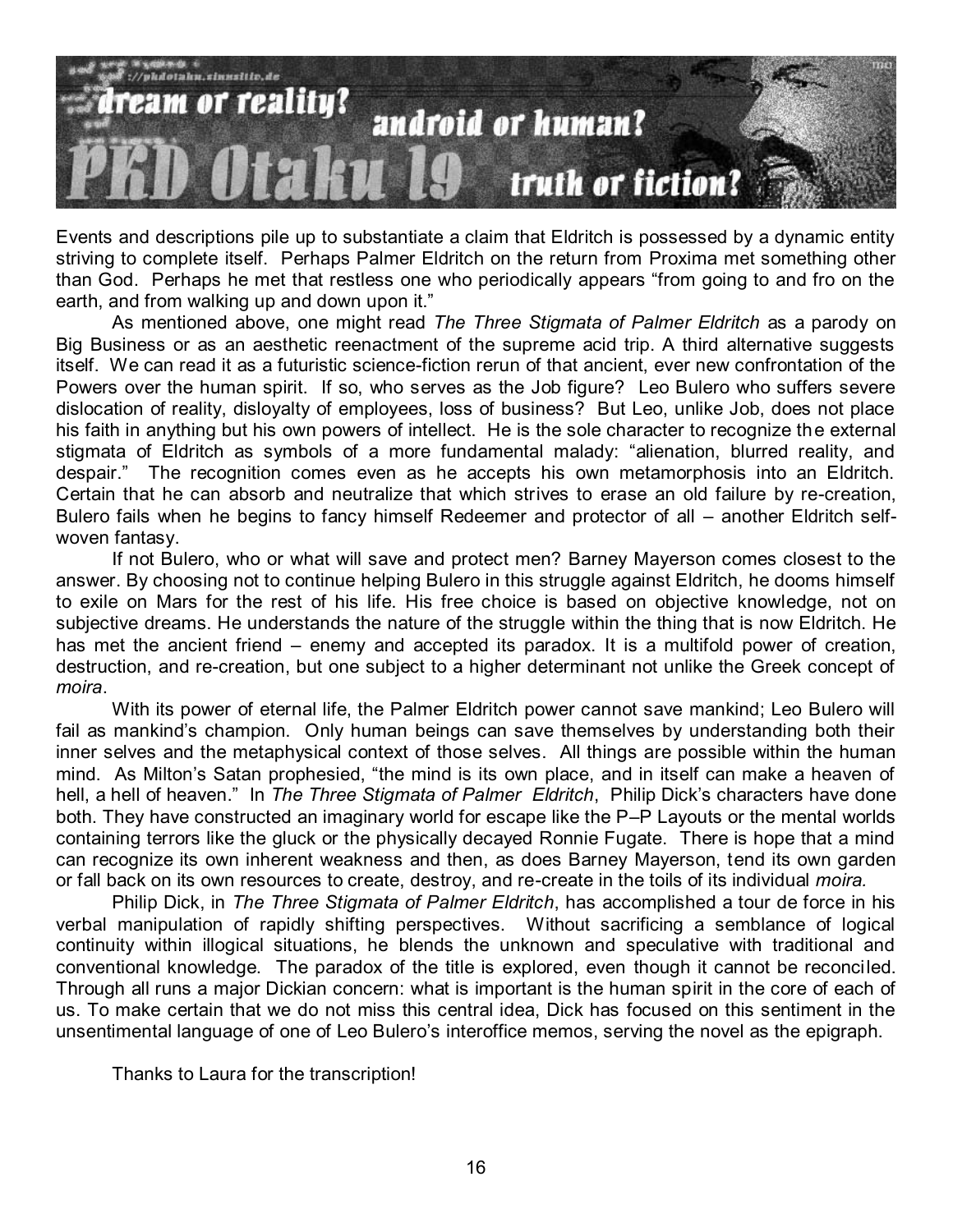

**"Short Note Cypher" by Marc Oberst**

Recently I went to the cinemas with some tickets free of charge left in my pocket. Still having this unpleasing headache for days. But at the first sight all pictures running were the boring family crap or senseless action titles with the usual suspects. Only in cinema #12 was a movie reminding me on my favorite topic the last years, the matrix. The poster was simple grey letters on black ground with huge gaps in between saying just "C Y P H E R". Might be better then the rest, I thought and went in.

Nice production design, lovely grey color scaling on the titles. And directly a nearly brilliant playing on the screen by Jeremy Northam. The time is now it seems and its all about industry spy games. Could be quite relaxing and maybe a bit thrilling…

But then, suddenly – not really suddenly as the feeling about it had been knocking inside before – it gets phildickian. The conspiracy begins. with headaches and bad dreams. A reaction caused by a single word on an envelope. A beautiful woman involved in some way is showing up. she looks like my dear Lucy Liu. The main character changes. The strangely normal meetings and conventions strike your mind and now you know as well that the part that represents the real world, the good world, is a fake world.

Remember who you are, she says. But have you ever been the one she thinks or tells you who you are? And so I am inside a phildickian world, questioning myself what parts I see are false and what part is real? I have to write about this, I think. This is not based on phil, but it is as if he had done the screenplay not brian king. The typical normality of abnormality. The slowly rising paranoia. The two corporate players versus the one from the working class. the small details. The implanted memories. The envelopes. Even the style of filming looks like his books in my head. Great. just a few scenes, as when flesh meets chrome, is the style different.

And up and down it goes, twirling around truth, changing identities. And I have no clue at all. This is more than a thriller. This is good sci-fi, but not typical. No stereotypes and clichés as in so many other sf-movies at the cinemas the last years – even pkd ones. An innovative production design and a story that keeps you awake but does not burn out your brain.

When the credits start I breathe out and lean back. The headache makes the colors of the cinema room look quite unreal. Beginning to stand up a hand unexpectedly holds me in the seat and a friendly smiling man sits down the row in front of me. "I am your director Vincenzo Natali" he says. "Here… Take them every six hours" he gives me a handful of red pills. "Its for the headaches and the bad dreams." I feel my head nodding. "And do not forget who you are. You are Marc Oberst, you are not Bernhard Pain." And while I hear him leaving the cinema behind me, I wonder if I am...

Marc Oberst or Bernhard Pain or anybody else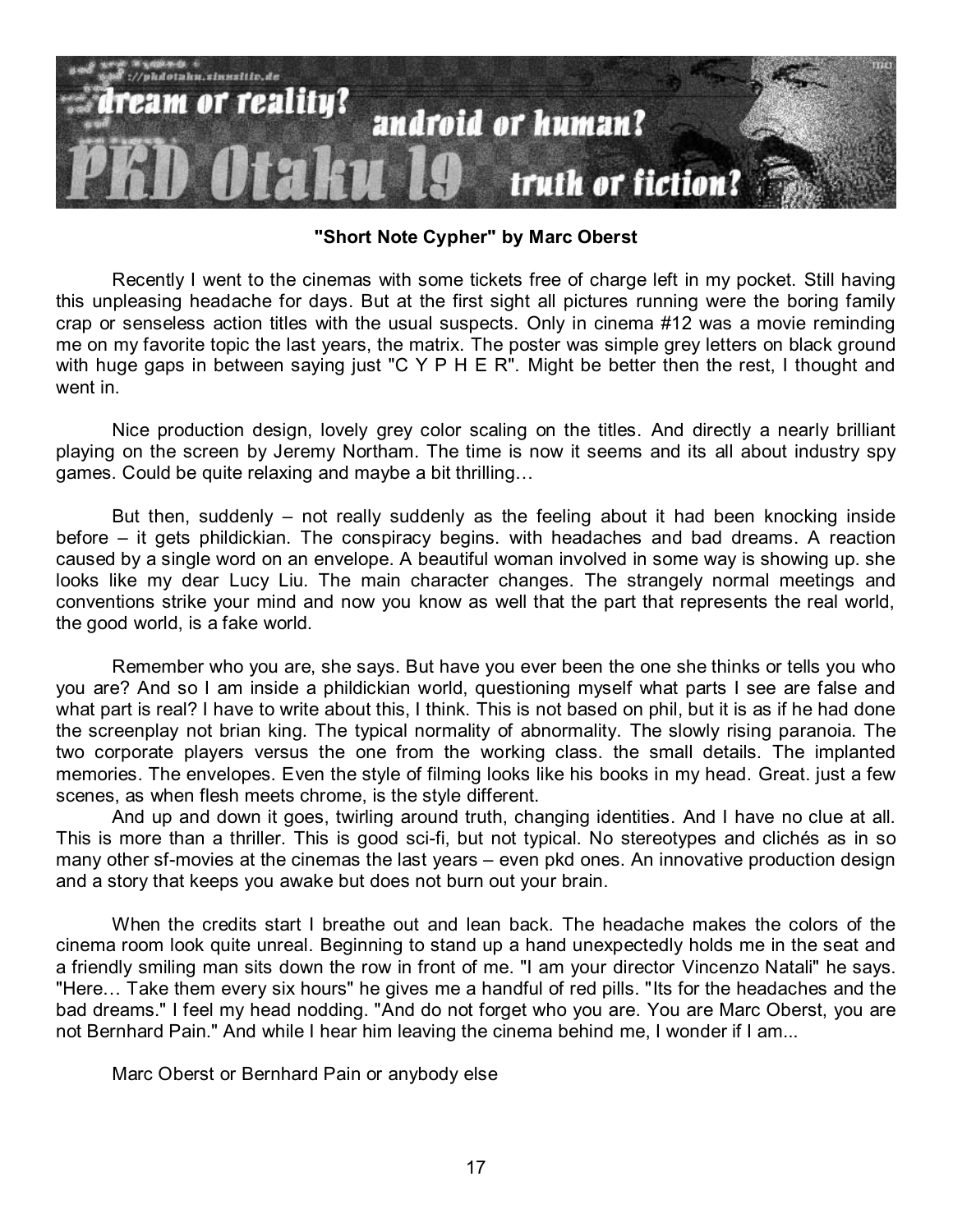

#### **Book Reviews**

#### *A Scanner Darkly* **David Wingrove:** *Vector* **no. 84 (Nov.-Dec. 1977), pp. 54-56**

In a recent interview, Bob Silverberg concluded that this was a "not... very successful novel" (Cosmos, Vol. 1, No. 3), although a "stunning failure". In a sense this sympathetic dismissal is a grave injustice, for this is probably the most complete Dick novel yet; bitterly ironic in a manner that only Dick, amongst our modern sf writers, can manage. Silverberg's comments evidence a failure to understand Phil Dick's chosen idiom of expression. The delusions and fantasies within the book – the manifestations of paranoia and cerebral dissolution – are deliberate impositions by the author. Much of this book is not to be taken literally, for if it were to be taken so it would seem a poorly woven garment of contradictory statements. But Dick is writing about the process of mental disintegration in drug users, and his narrative (because we see thorough the eyes of the disintegrated) reflects this distortion of reality. The characters change radically as our protagonist, Bob Arctor, begins his rapid degeneration, as his perception alters and he loses his hold on reality.

These same characters have appeared – in fragmentary form – in other Dick novels. They are simple, understandable and pitiable souls, up against "the system", and Dick makes the idea of "the system" very real indeed. He transfers his paranoia intact, if you like. But there is a greater maturity and homogeneity about this work that places it with THE MAN IN THE HIGH CASTLE, FLOW MY TEARS, and DO ANDROIDS DREAM as works of philosophical import. There is a certain ambivalence about Dick's vision. We are never presented with pure allegory; some of his villains are possessed of conscience whilst we often find the heroes callous and uncaring. The barriers are even less clear in this case and it is only in the last few chapters that the complex patterns of events can be unraveled and discerned. It is not a new device within Dick's work to discover sudden reversals of role, crises of identity and obtuseness of motive, but here there is a frightening credibility of events, as if Dick had stopped playing with cosmological semantics and brought us down to Earth – only to show us that reality and "reality" (the Dick variety) are one and the same. Which is all to say that the atmosphere of the novel is not basically different from any other Dick novel; merely heightened.

It would be unfair to give more than a basic idea of the events in this book, because much of the irony hinges on the reader's discoveries in the last few chapters; confirmations and subtle twists. But t is worthwhile discussing the moods Dick evokes and the ideas he raises, because SCANNER is probably the most lucid expression of Dick's ethos yet.

"Item. What an undercover narcotics agent fears most is not that he will be shot or beaten up but that he will be slipped a great hit of some psychedelic that will roll an endless horror feature film in his head for the remainder of his life, or that he will be shot up with a mex hit, half-heroin and half Substance D, or both of the above plus a poison, such as strychnine, which will nearly kill him but not completely, so that the above can occur: lifelong addiction, lifelong horror film. He will sink into a needle-and-spoon existence, or bound off the walls in a psychiatric hospital, or, worst of all, a federal clinic. He will try to shake the aphids off him day and night or puzzle forever over why he cannot any longer wax a floor." (Page 67)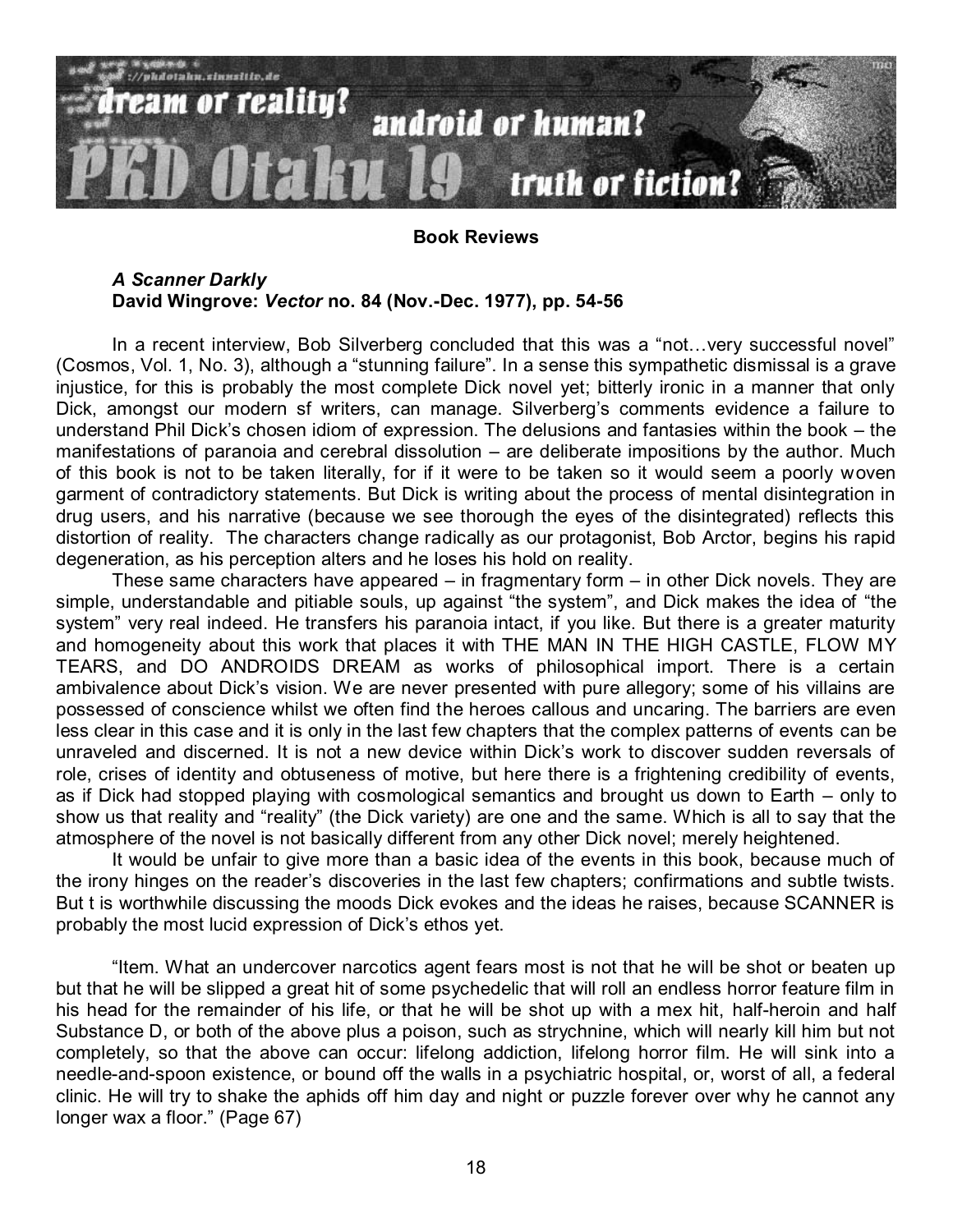

The sf content of the novel is small. The above fragment reflects the core of this book. Arctor is a narc, a narcotics agent in 1992. Substance D is a new narcotic, rotting away the brains of the community. It is his job to discover evidence to lead them to the top, to the distributors. That, is essence, is the story. But it is far from simple exposition. Arctor the user of drugs is also Fred the narc. As his corpus callosum disintegrates the two become separate entities in the dame body (left hemisphere and right hemisphere). He begins to malfunction, becoming paranoid and confused. We are led right in there with him, suspecting and analyzing, making all the wrong conclusions from partial data until we too are brought into the light and must realize that our narrator has become a non-functioning zombie. And while this all goes on we are allowed to witness the relationships within the small dope colony; absurd and funny, horrific and deeply touching.

―Suppose everybody in California and parts of Oregon run out the same day, he thought. Wow. This was the all-time running horror fantasy that he ran in is head, that every doper ran. The whole western part of the United States simultaneously running out and everybody crashing on the same day, probably about 6 A.M. Sunday morning while the straights were getting dressed up to go fucking pray.

‗Holy parishioners, let us call on God now at this time to request His intervention in the agonies of those who are thrashing about on their beds withdrawing.'

‗Yeah, yeah.' The congregation agreeing with the priest.

But before he intervenes with a fresh supply of  $-$ "(Page 5)

The book is riddled with such fantasies, funny only because humour is our way of handling the horrific, of accepting its meaning. Dick's language and style have a precision often lacking elsewhere in this work, and this clarity gives these acid-dreams a potency they would otherwise not possess. All the malfunctions and errors and accidents we see cannot be accepted by the characters as their failings and through their slushed perceptions are interpreted as plots and schemes, the bread and meat of paranoia. Friendship becomes suspicion becomes accusation and finally persecution – and then someone gets 'burned'. It is sad because (although this is set in 1992) the language is one we are familiar with; that of the sixties drug culture. All this has happened, as Dick himself says in his author's afterword. This book is a memoriam to that culture.

"In wretched lives like that, someone must intervene. Or at least mark their sad comings and goings. Mark and if possible record, so they'll be remembered. For a better day, later on, when people will understand. (Page 176)

After the specifics of plot and theme there are other elements in this book that make it the masterpiece that Dick claims it is. There is the relationship of Bob Arctor and Donna, the child-like drug pusher. She is yet another aspect of the single feminine character Dick uses throughout his books. But here there is an added futility to the relationship, and additional poignancy.

―But the actual touch of her lingered, inside his heart. That remained. In all the years of his life ahead, the long years without her, with never seeing her or hearing from her or knowing anything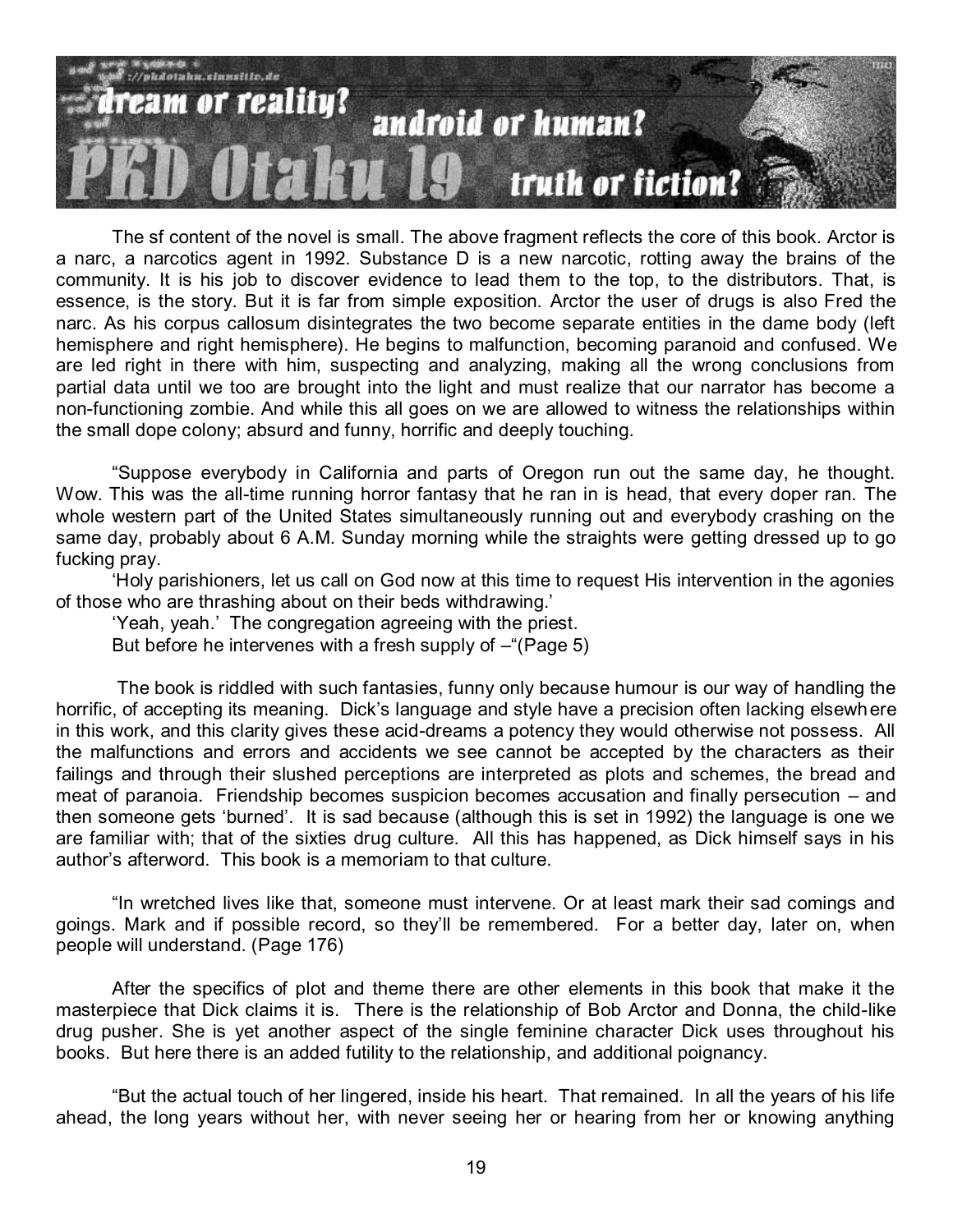

about her, if she was alive or dead or what, that touch stayed locked within him, sealed in himself, and never went away. That one touch of her hand." (Page 123)

Amongst the hallucinatory fears there is genuine warmth and love, and because it is so carefully nurtured amongst the other hideous growth (another episode comes to mind here; where two spaced-out dopers carefully take an injured cat off the jagged glass of a window) it is a powerfully moving element. There are few books that successfully blend the callous and the gentle without imbalances, but A SCANNER DARKLY manages that balance. If this book doesn't make you are and care deeply then it is worth considering that a flaw in your own basic humanity. This is not just a dope novel.

―Later, at the Game one night, when they gave credit in turn to each person for what he had brought to New-Path, such as Concepts, they credited him with bringing humour there. He had brought with him and ability to see things as funny no matter how bad he felt. Everybody in the circle clapped, and glancing up, startled, he saw a ring of smiles, everyone's eyes warm with approval, and the noise of their applause remained with him for quite a period, inside his heart," (Page 212)

# *VALIS* **Paul Kincaid:** *Vector* **no. 102 (June 1981), pp. 40-42**

My reaction to *Valis* is mixed, even paradoxical: it is boring, thrilling, infuriating, a major work, self-indulgent, confused, a clarification of Dick's ideas… and so on. My reaction changes with every page but, mostly, I am puzzled.

In a way, it substantiates my long-standing argument that SF must have literary merits as well as ideas. It s crammed full of exciting ideas, but for the most part lacks even basic literary technique (except in brief but dazzlingly good bursts, as in the first couple of chapters and the scene where Dick dreams that he is his own father). Then, about halfway through, the mishmash of ideas suddenly takes shape and becomes an archetypal Philip K. Dick story; but up to this point it is boring.

Yet I feel that it is an important work, the first half perhaps even more than the second. Dick is laying down the theoretical basis for his novels; read as this, as a book on Dick, and you begin to see something of what it may be. What Dick has done, or has attempted, is to create an entire cosmogony, bringing together Christianity, Gnosticism, Buddhism, race memory, science fiction, pre-Socratic philosophy, Greek mythology, Wagner's *Parsifal*, synthesized music and more to form a unified whole. It is a grandiose project, and it is hardly surprising that it doesn't come off; but it is his most ambitious work to dater, and as such deserves respect.

The book would perhaps be more welcome in the mainstream, where the readership is sometimes willing to work, and where ideas  $-$  as is so often the case in SF  $-$  are not always predigested. But my concern lies more with the fact that it is not a novel. At least, it breaks away from many of the traditional attributes of fiction. Or perhaps it would be better to say that it dresses reality in some of the attributes of fiction. There is a feeling of truth in *Valis*, an air of autobiography, but this is part of the confusion. Early on, Dick identifies himself with the main character, Horselover Fat. In a telephone conversation later, this is made explicit: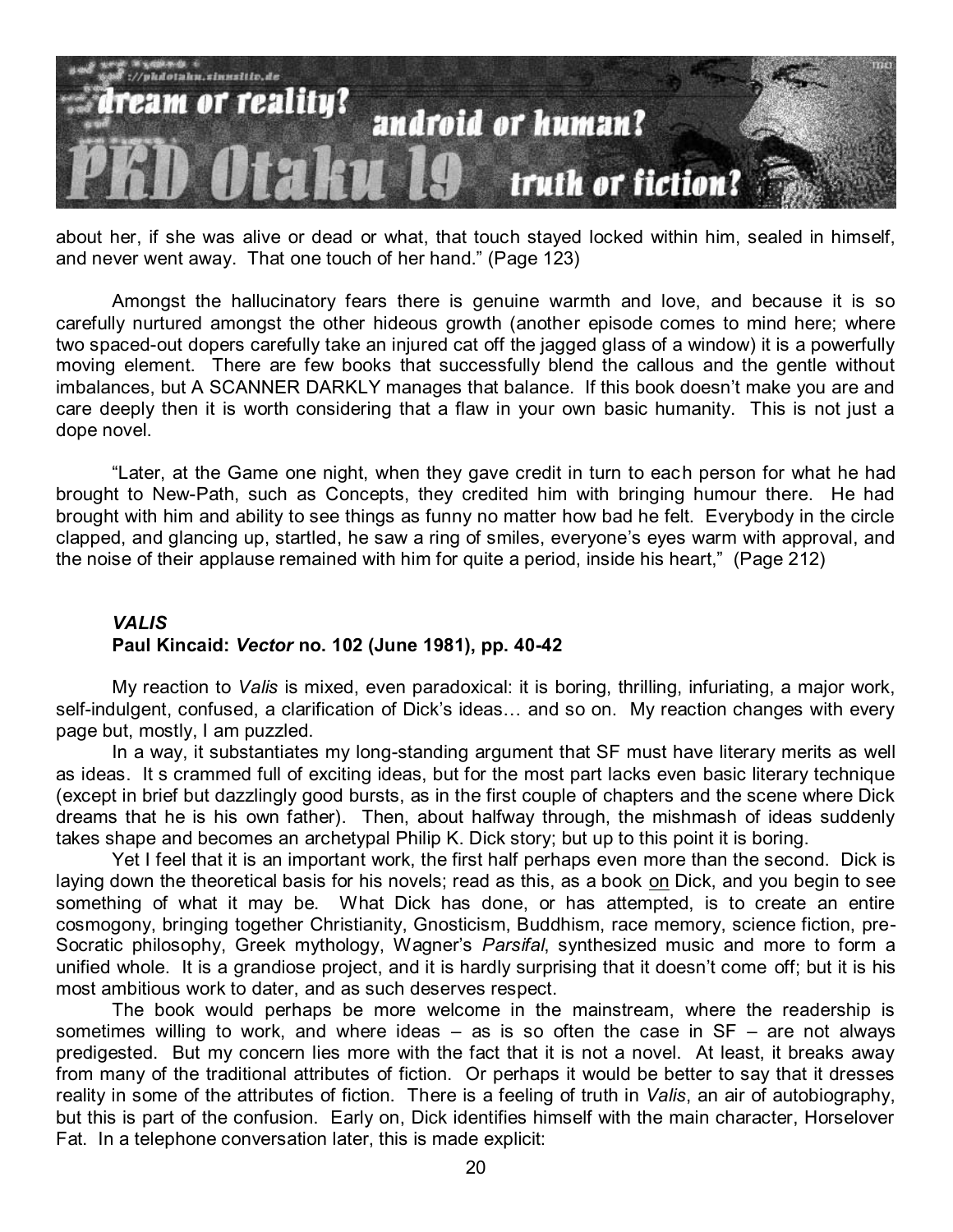

'The information was fired at my friend Horselover Fat.'

'But that's you. "Philip" means "Horselover" in Greek, lover of horses. "Fat" is the German translation of "Dick". So you've translated your name." (p. 156)

Throughout *Valis* Dick himself is a prominent character. Toward the end, Horselover Fat disappears:

"Kevin put his hand on my shoulder. 'I'm sorry to say this like this, Phil, but we really have the big clue already. I one instant that child cleared up your mind. You stopped believing your were two people. You stopped believing in Horselover Fat as a separate person. And no therapist and no therapy over the years...has been able to accomplish that." (p. 182)

Dick's last novel, the brilliant *A Scanner Darkly*, also had a autobiographical element, including a specific reference to himself in the final note. Now he is even more explicit; the book, if anything, is even more painful. How far, then, is it a record of genuine psychosis?

There are those who see it as evidence that Dick has finally flipped. Perhaps they are illdisposed towards the book because of the tedium of the first half, perhaps they are taking Dick too much at his word. My own feeling is that it bears as much similarity to Dick's state of mind as *A Scanner Darkly* did to the details of his drug abuse. He has called upon autobiographical experience, but fictionalized it in the time-honoured manner, taking the commonplace notion of the insane man who believes that he alone is sane, and exploding it by suggesting that the whole universe is insane or, rather, the product of an insane Mind. The resultant quest for the truth has, as it should, several red herrings and even, perhaps less satisfactorily, a few loose ends. It would be a mistake to let oneself be misled by these red herrings, and that is all I think lies behind the naming of one character Philip K. Dick.

One reason he may have done this is to emphasize the immediacy and personal importance of his search for God – a search that is of necessity part intellectual and part physical. Here I think Dick's sense of balance has deserted him – the intellectual need not have occupied just over half the book, it need not have been decked out with heavyweight quotations and mystical agonizing or been presented separately form the physical quest sparked by the film 'Valis'. This has been written by someone named Eric Lampton, who has achieved fame as the rock star Mother Goose and stars in the picture as a character named…Eric Lmapton. The correlation between Lampton/Mother Goose and Dick/Horselover Fat is surely intended. Nevertheless, it must be admitted that neither the film nor the encounters that follow it would have made much sense without this philosophical underpinning.

Dick has always been a very philosophical writer, always questioning our most basic assumptions of reality, time, power and identity, seasoning his speculations with a dash of lunacy; when these preoccupations are brought together, was have such excellent novels as *Martian Timeslip*, *The Three Stigmata of Palmer Eldrich* and *A Scanner Darkly*. *Valis* should belong in this exalted company; the reason it doesn't, I feel, is because Dick has taken on too much; to treat the nature of God in novel form as thoroughly as he attempts would require something akin to Proust's *Remembrance of Things Past*. In 227 pages we are lucky that the ratio of fiction and tract is so nearly fifty-fifty.